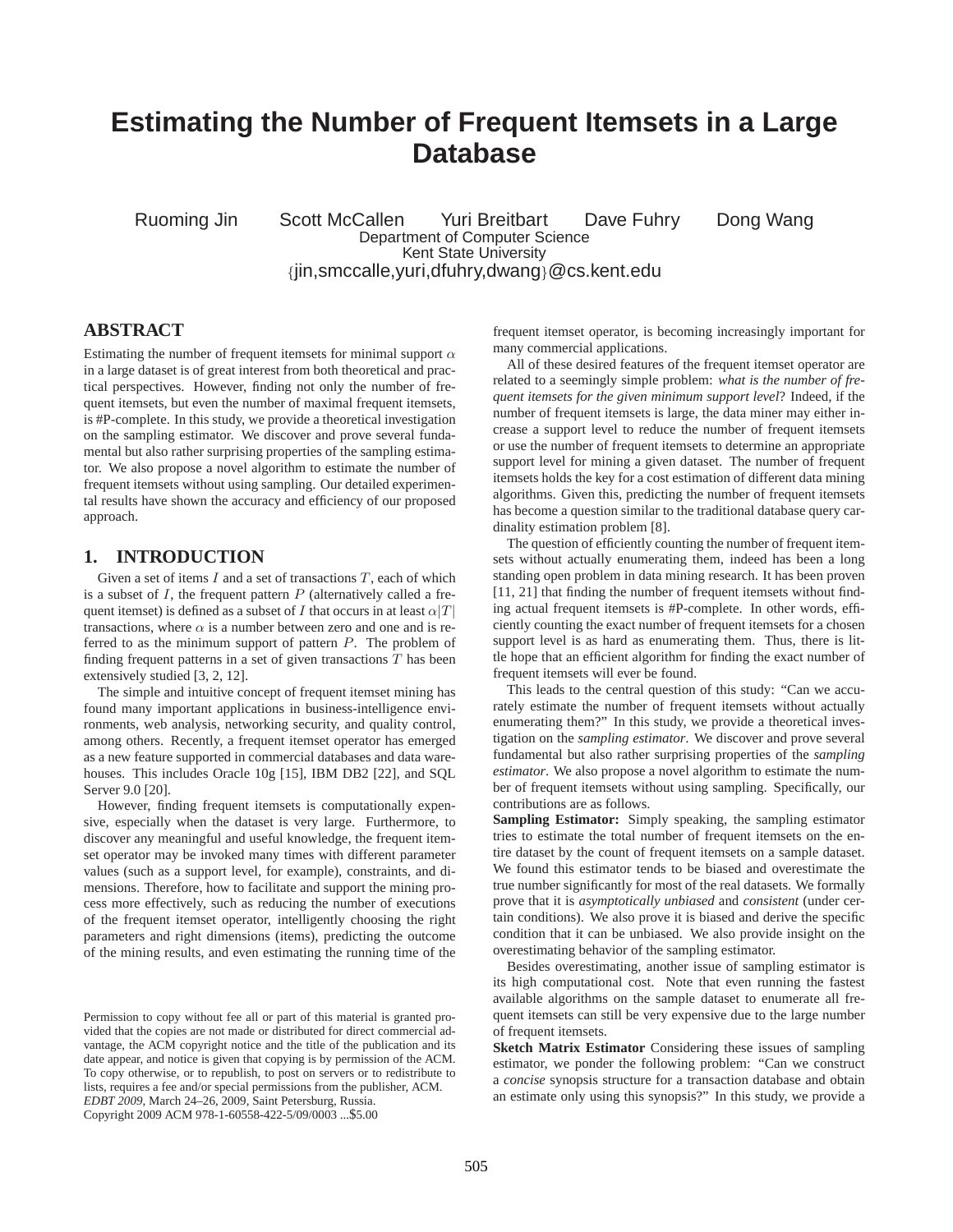positive answer to this question.

We propose a novel synopsis, referred to as *sketch* matrix, for the estimation purpose. Simply speaking, we partition the rows (transactions) and columns (items) into  $M$  and  $N$  disjoint groups, respectively. Thus, the entire transaction dataset is also partitioned into  $M \times N$  disjoint parts, i.e., the  $(i, j)$  part of the transaction database contains all the transactions in  $i$ -th transaction group with the items in the j-th item group. Further, a summary statistics, *density*, is calculate for each part of the database. If we represent the transactional database as a binary matrix, where a cell at  $k$ -th row and  $l$ -th column with 1 corresponds item  $i$  occurring in transaction k and with 0, otherwise, the density of part  $(i, j)$  is simply the proportion of 1's in its corresponding submatrix. Given this, the sketch matrix has  $M$  rows and  $N$  columns, and each cell records the density of the corresponding part in the transaction database. We propose an efficient procedure using the sketch matrix to estimate the number of frequent itemsets. Our sketch matrix construction is inspired by the recent progress in *bi-clustering* research in data mining and machine learning community, which focuses on simultaneous clustering of both rows and columns in a given data matrix [16, 7]. However, the goal here is to construct a sketch matrix which can produce the most accurate approximation. In this study, we propose a new criteria for the bi-clustering in order to minimize the estimation error and develop an efficient algorithm to construct the sketch matrix efficiently.

**Estimating other Related Quantities:** We note that in many real applications, users are likely to query only the frequent itemsets with respect to a subset of items satisfying certain constraints. Such conditions have been extensively investigated in the area of constraint data mining. Our estimators can easily be applied to such scenarios. Further, our techniques can provide accurate approximation for the number of  $k$ -frequent itemsets and the maximal frequent itemset size as well.

**Experimental Evaluation:** We conduct extensive experiments on the publicly available sets of transactions on both the sampling estimators and the sketch matrix estimators. We found the sketch matrix estimator has a rather constant estimation time and is much faster than the sampling-based estimator on the dense datasets. Our experiments show that the sketch matrix estimator can obtain the approximate number of frequent itemsets within 70%-90% of the exact number for the tested datasets.

# **2. SAMPLING ESTIMATOR**

Let  $T$  be the set of all transactions of the entire transactional database  $D$ , and  $I$  be the set of all items in  $D$ . We denote  $Z$  to the number of all frequent itemsets on  $D$  with respect to the minimal support  $\alpha: Z = |\{i : i \subseteq I \land f_i \geq \alpha\}|$ , where  $f_i$  is the true frequency of itemset  $i$  in  $D$ .

Let  $S$  be the sample transaction set which is generated by sampling the transaction set  $T$  with replacement of the entire database D. (Our sequel analysis will hold for the sampling without replacement as well). The sampling estimator is denoted as  $\hat{Z}$ , which counts the total number of frequent itemsets on the sampling dataset S. Let  $X_i$  be the number of occurrences of itemset i in S, and  $Y_i$  is defined as follows:  $Y_i = 1$ , if  $X_i \ge \alpha |S|$  and  $Y_i = 0$ , if  $X_i < \alpha |S|$ . Given this, we can rewrite the sampling estimator as

$$
\hat{Z} = \sum_{i \subseteq I} Y_i
$$

Clearly, both  $X_i$  and  $Y_i$  can be treated as random variables. The random variable  $X_i$  has binomial distribution (recall we use sampling with replacement):

$$
Pr(X_i = l) = \binom{|S|}{l} f_i^l (1 - f_i)^{|S| - l}
$$

The random variable  $Y_i$  is a Bernoulli trial:

$$
Pr(Y_i = 1) = Pr(X_i \ge \alpha | S|) = \sum_{l \ge \alpha |S|} Pr(X_i = l)
$$

$$
Pr(Y_i = 0) = Pr(X_i < \alpha |S|) = \sum_{l < \alpha |S|} Pr(X_i = l)
$$

In the following, we first report some positive results for the sampling estimator (Subsection 2.1) and then we discuss some rather negative properties of the estimator (Subsection 2.2).

### **2.1** Asymptotic behavior of  $\hat{Z}$

Here, we study the properties of  $\hat{Z}$  when the sample size become increasingly large.

DEFINITION 1. *[14] Let*  $E(\hat{\theta}_n)$  *be the estimator of parameter*  $\theta$  *for the sampling population with n samples. The estimator*  $\hat{\theta}$  *is said to be* asymptotically unbiased *if*

$$
\lim_{n \to \infty} E(\hat{\theta_n}) = \theta
$$

*The estimator*  $\hat{\theta}$  *is said to be consistent if any fixed*  $\epsilon > 0$ *,* 

$$
\lim_{n \to \infty} Pr(|\hat{\theta}_n - \theta| \ge \epsilon) = 0
$$

Essentially, an asymptotically unbiased estimator will converge to the true value of the estimated parameter when the sample size becomes very large (towards infinity). A consistent estimator can produce arbitrarily accurate estimate (the estimate is very close to  $θ$  within very small  $ε$  with probability 1) when the sample size becomes very large (towards infinity). Even though the sample size cannot really become infinity, these two properties do provide good indication on the behavior of the estimator when the sample becomes large. These properties are generally desired for good estimators.

For a minimal support level  $\alpha$ , let  $Z_{\alpha}$  be the number of itemsets with exact support  $\alpha$  in D:  $Z_{\alpha} = |\{i : f_i = \alpha, i \subseteq I\}|$  and  $\overline{Z_{\alpha}}$  be the number of itemsets with support higher than  $\alpha$  in D:  $Z_{\alpha} = |\{i : f_i > \alpha, i \subseteq I\}|$ . Clearly, the total number for frequent itemsets  $Z = Z_{\alpha} + \overline{Z_{\alpha}}$ . In addition, we denote  $Z' = Z_{\alpha}/2 + \overline{Z_{\alpha}}$ .

THEOREM 1. The sampling estimator  $\hat{Z}$  is asymptotically un*biased for estimating* Z ′ *.*

**Proof:**We first assume no itemset i has support  $\alpha$ , and thus  $Z =$  $Z'$ .

$$
\lim_{n \to \infty} E(\hat{Z}_n) = \lim_{n \to \infty} \sum_{i \subseteq I} E(Y_i) = \lim_{n \to \infty} \sum_{i \subseteq I} Pr(X_i \ge \alpha n)
$$

$$
= \lim_{n \to \infty} \left( \sum_{f_i \ge \alpha} Pr(X_i \ge \alpha n) + \sum_{f_i < \alpha} Pr(X_i \ge \alpha n) \right)
$$

$$
= \lim_{n \to \infty} \left( \sum_{f_i \ge \alpha} 1 - Pr(X_i < \alpha n) + \sum_{f_i < \alpha} Pr(X_i \ge \alpha n) \right) (1)
$$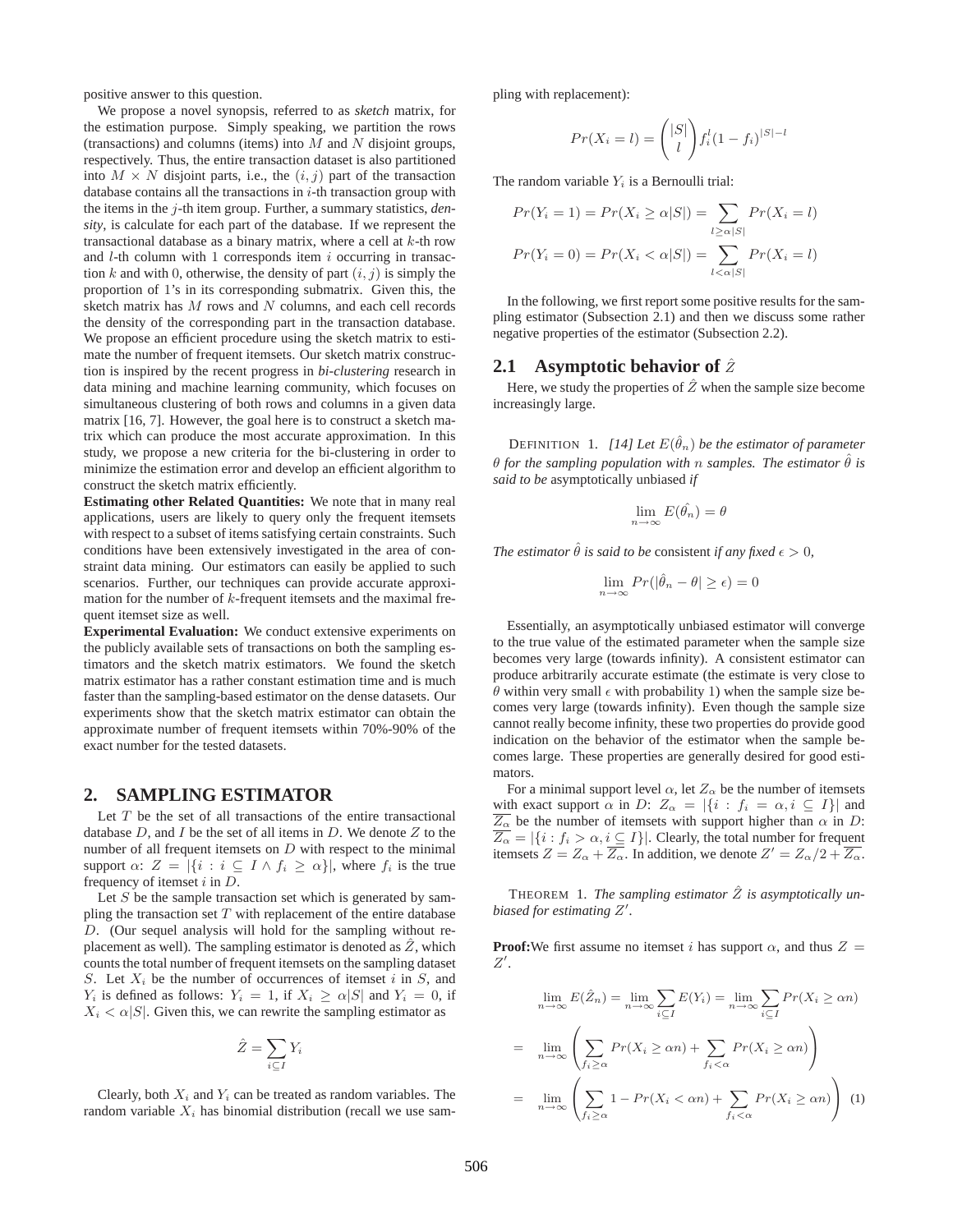$$
f_i > \alpha : \lim_{n \to \infty} Pr(X_i < \alpha n) = \lim_{n \to \infty} Pr(X_i \le (1 - \delta) f_i n)
$$

$$
\leq \lim_{n \to \infty} e^{-\delta^2 f_i n/2} = 0 \ (Chernoff\,Bounds) \tag{2}
$$

$$
f_i < \alpha : \lim_{n \to \infty} \Pr(X_i \ge \alpha n) = \lim_{n \to \infty} \Pr(X_i \ge (1 + \delta) f_i n)
$$

$$
\leq \lim_{n \to \infty} e^{-\delta^2 f_i n/3} = 0 \text{ (Chernoff Bounds)} \tag{3}
$$
\n
$$
(2)\& (3) \Rightarrow (1) = Z' = Z \tag{4}
$$

Now, we consider  $Z_{\alpha} \neq 0$  and we will show  $\lim_{n \to \infty} \sum_{f_i = \alpha} E(Y_i)$  $= Z_{\alpha}/2.$ 

$$
\lim_{n \to \infty} \sum_{f_i = \alpha} E(Y_i) = \lim_{n \to \infty} \sum_{f_i = \alpha} Pr(X_i \ge \alpha n)
$$
  
(Central Limit Theorem,  $x = X_i/n$ ,  $\sqrt{n} \frac{(x - \alpha)}{\alpha(1 - \alpha)} \sim N(0, 1)$ )  

$$
= \lim_{n \to \infty} \sum_{f_i = \alpha} \int_{\alpha}^{\infty} \frac{1}{\sqrt{2\pi n} \sigma} e^{-2(x - \alpha)/2n\sigma^2} dx \quad (\sigma = \alpha(1 - \alpha))
$$

$$
= \frac{1}{2} |\{f_i = \alpha\}| = Z_{\alpha}/2
$$
  
(4)&(5)  $\Rightarrow \hat{Z} = Z'$  (5)

 $\Box$ 

An asymptotically unbiased estimator does not necessarily have to be consistent, but a consistent estimator must be at least asymptotically unbiased. Indeed, Theorem 2 shows that the sampling estimator is consistent for  $Z'$  when no itemset i has support  $\alpha$ . However, when  $Z_{\alpha} \neq 0$ , we will show this property does not hold any more.

THEOREM 2. The sampling estimator  $\hat{Z}$  is consistent for esti*mating*  $Z'$  *when*  $Z_{\alpha} = 0$ *.* 

#### **Proof:**

 $\Box$ 

$$
\lim_{n \to \infty} Pr(|\hat{Z}_n - Z'| \geq \epsilon) = \lim_{n \to \infty} Pr(|\sum_{i \subseteq I} Y_i - Z'| \geq \epsilon)
$$
\n
$$
\leq \lim_{n \to \infty} \left( Pr(\sum_{f_i > \alpha} Y_i - Z' \leq -\epsilon) + Pr(\sum_{f_i < \alpha} Y_i \geq \epsilon) \right)
$$
\n
$$
\leq \lim_{n \to \infty} \left( \sum_{f_i > \alpha} Pr(Y_i - 1 \leq -\epsilon) + \sum_{f_i < \alpha} Pr(Y_i \geq \epsilon) \right)
$$
\n
$$
= \lim_{n \to \infty} \sum_{f_i > \alpha} Pr(Y_i - E(Y_i) + E(Y_i) - 1 \leq -\epsilon)
$$
\n
$$
+ \sum_{f_i < \alpha} Pr(Y_i - E(Y_i) + E(Y_i) - 0 \geq \epsilon)
$$
\n
$$
\leq \lim_{n \to \infty} \sum_{f_i > \alpha} Pr(|Y_i - E(Y_i)| \geq |\epsilon + E(Y_i) - 1|)
$$
\n
$$
+ \sum_{f_i < \alpha} Pr(|Y_i - E(Y_i)| \geq |\epsilon + E(Y_i)|)
$$

$$
\leq \lim_{n \to \infty} \sum_{f_i > \alpha} \frac{E((Y_i - E(Y_i))^2)}{(\epsilon + E(Y_i) - 1)^2} + \sum_{f_i < \alpha} \frac{E((Y_i - E(Y_i))^2)}{(\epsilon + E(Y_i))^2}
$$
\n
$$
= \lim_{n \to \infty} \sum_{f_i > \alpha} \frac{Pr(X_i < \alpha n)(1 - Pr(X_i < \alpha n))}{(\epsilon + E(Y_i) - 1)^2} + \sum_{f_i < \alpha} \frac{Pr(X_i \geq \alpha n)(1 - Pr(X_i \geq \alpha n))}{(\epsilon + E(Y_i))^2}
$$
\n
$$
= 0 \quad (From (2) & (3)) \tag{6}
$$

Now, we consider  $Z_{\alpha} \neq 0$  and show its inconsistency. Surprisingly, we will show that  $\lim_{n\to\infty} Pr(|\hat{Z}_n - Z'| \geq \epsilon)$  can be far way from 0.

$$
\lim_{n \to \infty} Pr(|\hat{Z}_n - Z'| \ge \epsilon) \quad (\epsilon \ll 1)
$$
\n
$$
\ge \lim_{n \to \infty} Pr(|\sum_{f_i \ne \alpha} Y_i - \overline{Z_\alpha}| < \epsilon \land |\sum_{f_i = \alpha} Y_i - \overline{Z_\alpha}/2| \ge 1)
$$
\n(Assuming the above two events being independent)

$$
\approx \lim_{n \to \infty} Pr(|\sum_{f_i \neq \alpha} Y_i - \overline{Z_{\alpha}}| < \epsilon) \times Pr(|\sum_{f_i = \alpha} Y_i - Z_{\alpha}/2| \ge 1)
$$
  
\n
$$
= \lim_{n \to \infty} Pr(\sum_{f_i = \alpha} Y_i - Z_{\alpha}/2 \ge 1) + Pr(\sum_{f_i = \alpha} Y_i - Z_{\alpha}/2 \le -1)
$$
  
\n
$$
= 1 - \lim_{n \to \infty} Pr(\sum_{f_i = \alpha} Y_i = Z_{\alpha}/2) \approx 1 - \left(\frac{Z_{\alpha}}{Z_{\alpha}/2}\right) \times (1/2)^{Z_{\alpha}}
$$

For instance, let  $Z_{\alpha} = 10$ , then, we will have  $1 - \binom{Z_{\alpha}}{Z_{\alpha}/2} \times$  $(1/2)^{Z_{\alpha}} \approx 0.85.$ 

However, we can show the  $\hat{Z}$  is indeed quite close to  $Z'$  (within a range of  $Z_{\alpha}/2 + \epsilon$  in probability 1).

THEOREM 3. *When*  $Z_{\alpha} \neq 0$ ,  $\lim_{n \to \infty} Pr(|\hat{Z}_n - Z'| \geq Z_{\alpha}/2 + \dots)$  $\epsilon$ ) = 0.

#### **Proof:**Omitted for simplicity. □

We note that for the sampling without replacement,  $Z_n$  would share the similar behaviors (not converging to  $Z$ ) as described in Theorem 1, 2, and 3, as  $n \rightarrow |T|$   $(n < |T|)$ .

**Observing the Behavior of**  $\hat{Z}$  in Theorems 1, 2, and 3: To observe the asymptotic behavior of the  $Z$ , we sample the following transactional database with 100 transactions: 50 of them are  $\{1, 2, 3, 4, 5, 6, 7, 8, 9, 10, 11, 12\}$ ; 25 of them are  $\{1, 2, 3, 4, 5, 6,$ 7, 8, 9, 10}, and another 25 are {1, 2, 3, 4, 5}. We perform the random sampling with replacement to generate sample database with number of transactions: 1000, 2000,  $\cdots$ ,  $2^{10} \times 1000$ . We generate 500 random sample database for each particular number of transactions. Figure 1(a) shows the average number of frequent itemsets for the 500 random sample database at support level 50%, 51%, 60% and 75%, where the exact number of frequent itemsets on the entire database are  $2^{12} - 1 = 4095$ , and  $2^{10} - 1 = 1023$ ,  $2^{10} - 1 = 1023$ , and  $2^{10} - 1 = 1023$ , respectively.

We make the following observations: 1) It is easy to see that the average number of frequent itemsets for support 51% and 60% converge to the exact count. However, as we vary the number of sample size from 1000 to 1, 024, 000, the average number of frequent itemsets for 50% and 75% are no where near their exact number. Theorem 1 predicts they will converge to  $2^{10} - 1 + (2^{12} - 2^{10})/2 = 2559$ for support  $50\%$  and  $2^5 - 1 + (2^{10} - 2^5)/2 = 527$  for support 75%, and explains their convergence behavior. 2) When  $Z_{\alpha} = 0$ , i.e., at support level 51% and 60%, almost all the sample database would produce the same number of frequent itemsets 1023. However, when  $Z_{\alpha} \neq 0$ , e.g., at support level 50%, the sample database would procedure either  $2^{12} - 1 = 4095$  or  $2^{10} - 1 = 1023$  frequent itemsets. Even though their average is 2559, each individual sample dataset has very different number of frequent itemsets. But they are all within the range predicted by Theorem 3. 3) Another interesting behavior is for support 51%, when the sample size is not very large, the sampling estimator seems always overestimate (upper convergence) the true value. This will be the topic of Subsection 2.2.

#### **2.2 Bias and Variance of**  $\hat{z}$

Note that the asymptotic property holds only when the sample is very large. However, we generally will be able to afford a large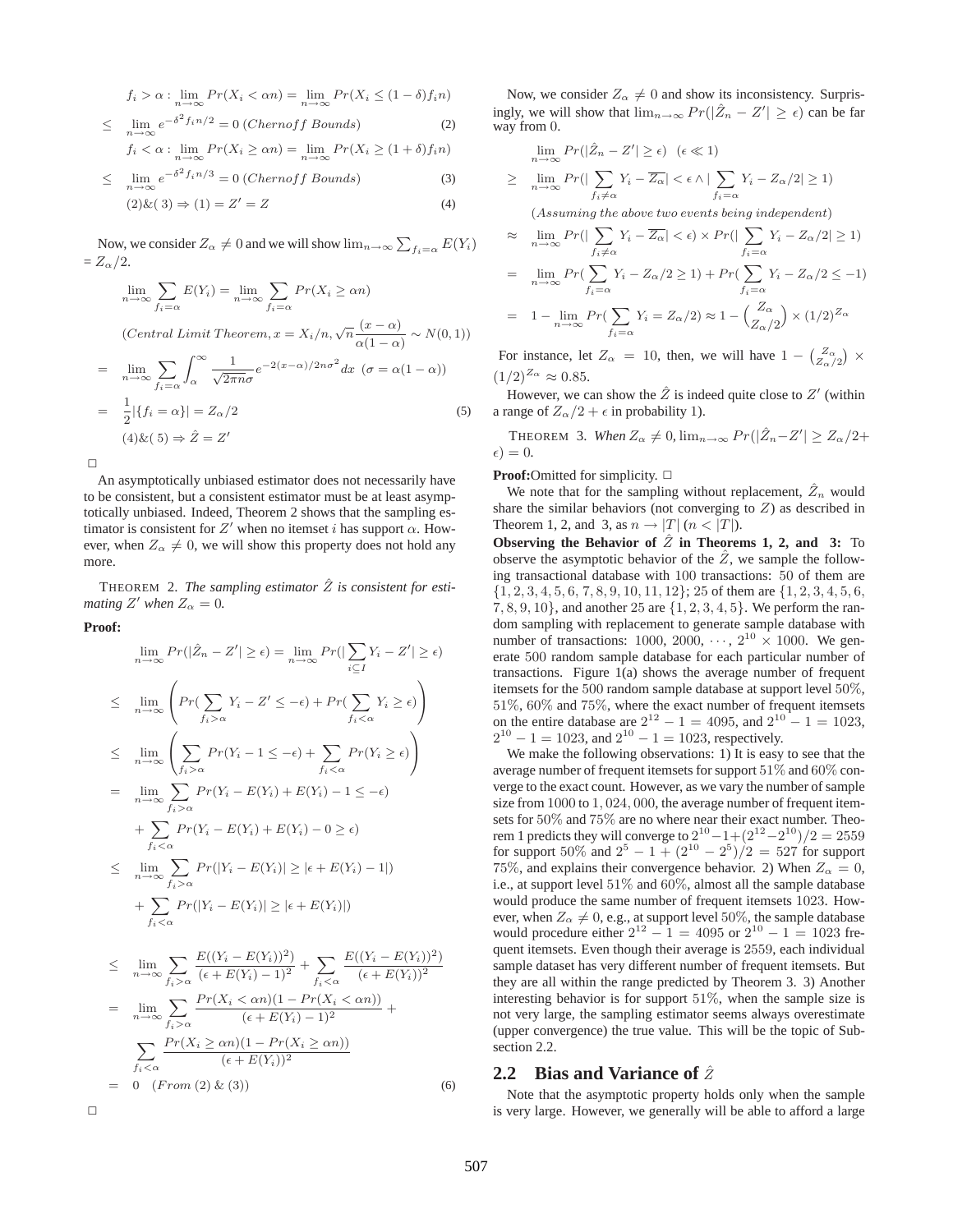

sample as our estimator will be used for cardinality estimation before the query processing. In the following, we take a detailed look of the bias and the variance of the sampling estimator  $Z$  assuming the sample is not large. In the meantime, we will focus on estimation Z, instead of  $Z'$  (Similar results hold for  $Z'$  as well).

DEFINITION 2. *[14] Let*  $\hat{Z}$  *be an estimator of Z. The bias of estimator*  $\hat{Z}$  *is defined as* 

$$
Bias(\hat{\mathcal{Z}}) = E(\hat{\mathcal{Z}}) - Z
$$

*The estimator*  $\hat{Z}$  *is* unbiased *if the bias is* 0*, i.e., the expectation of the estimator is equivalent to the true value:*

 $E(\hat{\mathcal{Z}}) = Z$ 

First, we show that  $\hat{Z}$  is biased, i.e.,  $\hat{Z} \neq Z$  by a counterexample. Let all the items be split into two sets  $I_1$  and  $I_2$ , where  $|I_1| = |I_2|$ and  $I_1 \cap I_2 = \emptyset$ . Let us assume half of the transactions in the database contains  $I_1$  and the other half contains  $I_2$ . Let the minimal support  $\alpha = 55\%$ . Then,

$$
E(\hat{Z}) = \sum_{i \subseteq I_1} E(Y_i) + \sum_{i \subseteq I_2} E(Y_i)
$$
  
=  $2 \times 2^{|I|/2} Pr(X_i \ge 55\%n) \ne 0$ 

**Bias Analysis of Sampling Estimator:** The bias of the  $\hat{Z}$  can be written as

$$
Bias(\hat{Z}) = E(\hat{Z}) - Z = \sum_{i \subseteq I} Pr(X_i \ge \alpha n) - Z
$$

$$
= \sum_{f_i \ge \alpha} Pr(X_i \ge \alpha n) + \sum_{f_i < \alpha} Pr(X_i \ge \alpha n) - Z
$$

$$
= \sum_{f_i \ge \alpha} 1 - Pr(X_i < \alpha n) + \sum_{f_i < \alpha} Pr(X_i \ge \alpha n) - Z
$$

$$
= \sum_{f_i < \alpha} Pr(X_i \ge \alpha n) - \sum_{f_i \ge \alpha} Pr(X_i < \alpha n)
$$

Clearly, only when

$$
\sum_{f_i < \alpha} Pr(X_i \ge \alpha n) = \sum_{f_i \ge \alpha} Pr(X_i < \alpha n),
$$

the estimate will be unbiased, i.e.,  $Bias(\hat{Z}) = 0$ .

**Why Sampling Estimator Typically Overestimates** Z**?** In general, the sampling estimator  $\ddot{Z}$  tends to significantly *overestimate* the true number of frequent itemsets,  $Z^1.$  In other words,  $Bias(Z) \gg$ 

0,

$$
\sum_{f_i < \alpha} \Pr(X_i \ge \alpha n) \gg \sum_{f_i \ge \alpha} \Pr(X_i < \alpha n)
$$

For instance, Figures 1(b) and 1(c) show the empirical distribution of the sampling estimator on the public available datasets connect and BMS-POS [1]. Here, we sample the original datasets with replacement for 1000 times at 1% and 5% sampling ratio. The two curves report the number of frequent itemsets versus the number of sample trials. Clearly, in both datasets, the sampling estimator tends to overestimate the actual number of frequent itemsets. Indeed, this is rather counterintuitive and seems contradicting the fact (Theorem 1) that  $E(\hat{Z})$  converges to  $Z'$ , which is smaller than or equal to Z. Why does it behave like this? Here, we perform some simple analysis to reveal the underlying cause. First, for an itemset i, the difference between the estimated frequency  $X_i/|S|$ and its true support  $f_i|S|$  can be bound by

$$
Pr(|X_i/|S| - f_i| > \epsilon) < 2e^{-2\epsilon^2|S|}
$$

using Chernoff bounds [18]. Suppose  $\epsilon = 1\%$ , and  $|S| = 10,000$ , then the probability for the difference between the estimated frequency and the true frequency is less than 25%. This suggests that if an itemset has frequency  $f_i$  being close to the targeted support level,  $|f_i - \alpha| < \epsilon$ , it is very likely to jump from frequent to infrequent or infrequent to frequent. However, when the frequency of an itemset is either much lower or much higher than the target support level  $\alpha$ , the probability of such jump is very small. Given this, we simplify the bias by considering only itemsets whose support is close to the support level, i.e., for certain very small  $\epsilon$ ,

$$
Bias(Z) \approx \sum_{\alpha - \epsilon < f_i < \alpha} Pr(X_i \ge \alpha n) - \sum_{\alpha < f_i < \alpha + \epsilon} Pr(X_i < \alpha n)
$$
\n
$$
\approx \sum_{\alpha - \epsilon < f_i < \alpha} \int_{\alpha}^{\infty} e^{-(X_i - f_i n)^2 / (2f_i(1 - f_i)n)^2} - \sum_{\alpha < f_i < \alpha + \epsilon} \int_{-\infty}^{\alpha} e^{-(X_i - f_i n)^2 / (2f_i(1 - f_i)n)^2}
$$
\n
$$
\approx \sum_{\alpha - \epsilon < f_i < \alpha} 1/2 - \sum_{\alpha < f_i < \alpha + \epsilon} 1/2
$$
\n
$$
= \frac{1}{2} (|\{i : \alpha - \epsilon < f_i < \alpha\}| - |\{i : \alpha < f_i < \alpha + \epsilon\}|)
$$

The above analysis provides a rule of thumb for estimating the bias of sampling estimator  $\hat{Z}$ . We observe that for many real datasets, the number of itemsets is shown exponential growth as the support

<sup>&</sup>lt;sup>1</sup>Note that when  $Z_{\alpha} \neq 0$ , the sampling estimator  $\hat{Z}$  tends to underestimate  $Z$  (unbiased estimator for  $Z'$ ). However, in most of the cases,  $Z'$  will be equal to  $Z$  since without prior knowledge, the

chance for a user to select a minimal support  $\alpha$ , which has  $Z_{\alpha} \neq 0$ , is very small. In other words, a typical user-defined minimal support level will not have any itemset with exactly  $\alpha|T|$  number of occurrences in the D.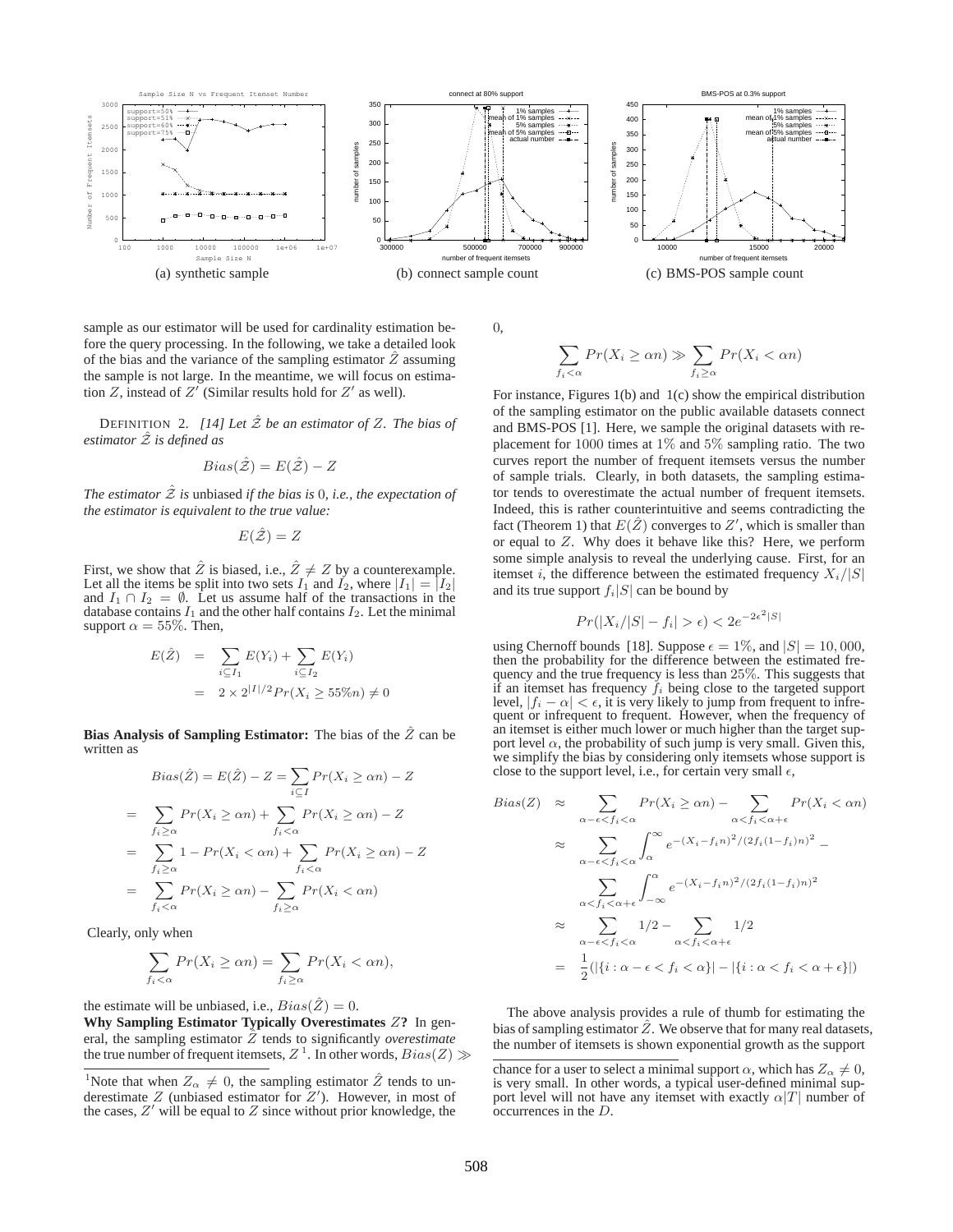reduces, i.e.,

$$
|\{i : \alpha - \epsilon < f_i < \alpha\}| \gg |\{i : \alpha < f_i < \alpha + \epsilon\}|
$$

Indeed, if we assume  $|\{i : \alpha - \epsilon < f_i < \alpha\}| \approx |\{i : \alpha < f_i\}|$ , the bias can be almost as large as the true value  $Z$ . This analysis shows that why the observed mean of the sampling estimator can be much larger than  $Z$  (e.g., Figures 1(b) and 1(c)).

**MSE and Variance Analysis of Sampling Estimator:** A biased estimator is not necessarily a bad estimator. Generally, the criteria for a good estimator is the *mean square error* (MSE):

$$
MSE(\hat{Z} - Z) = E(\hat{Z} - Z)^2 = Bias(\hat{Z})^2 + Var(\hat{Z})
$$

When the bias and variance are both small, a biased estimator can still be desirable. The variance of the sampling estimator can be written as

$$
Var(\hat{Z}) = \sum_{i \subseteq I} Var(Y_i) + \sum_{i \neq j} Cov(Y_i, Y_j)
$$
  
= 
$$
\sum_{i \subseteq I} n Pr(X_i \ge \alpha)(1 - Pr(X_i \ge \alpha) + \sum_{i \neq j} (Pr(X_i \ge \alpha \wedge X_j \ge \alpha) - Pr(X_i \ge \alpha)Pr(X_j \ge \alpha))
$$

The direct computation is too expensive. Instead, we can estimate  $Var(Z)$  through re-sampling the original transactional database K times ( $\hat{Z}_k$  is the k-th sample dataset):

$$
\widehat{Var(\hat{Z})} = \frac{\left(\sum_{k=1}^{K} \hat{Z}_k - \frac{\sum_{k=1}^{K} \hat{Z}_k}{K}\right)^2}{K - 1}
$$

An interesting observation based on the empirical distribution of  $\hat{Z}$  (e.g. Figures 1(b) and 1(c) is that the sampling estimator does not seem to have normal distribution, but it seems to become normal after we did the logarithm transform on  $Z$ . We conjecture that this may hold for many real datasets. The key open question is under what conditions, this will hold and how to analytically derive it.

# **3. SKETCH MATRIX ESTIMATOR**

In this section, we study how to estimate the total number of frequent itemsets given a sketch matrix  $D$ . How to construct such a matrix is discussed in Section 4.

To facilitate our discussion, we introduce the following notations. Let  $\beta$  be the binary matrix representing the transactional database  $D$ . Each row of  $\beta$  corresponds to a transaction and each column of B corresponds to an item.  $b_{ij}$  in B is one if and only if the *i*-th transaction contains item *j*. Let  $D$  be the sketch matrix with s rows and t columns for the database D. Let  $A_i$ ,  $1 \leq i \leq s$ be the set of transactions being represented by the  $i$ -th row of  $D$ and let  $a_i = |A_i|$  be the number of transactions for the *i*-th row. Let  $B_j$ ,  $1 \leq j \leq t$  be the set of items being represented by the j-th column, and let  $b_j = |B_j|$  be the number of items for the j-th column. Clearly, we have  $\sum_{i=1}^{s} a_i = |T|$  where,  $|T|$  is the total number of transactions in D, and  $\sum_{j=1}^{t} b_j = |I|$  where,  $|I|$  is the total number of items in D. Let the cell at i-th row and j-th column in  $D, d_{ij}$ , be the proportion of ones in the submatrix of D, which contains transactions in  $A_i$  with only items appearing in  $B_i$ . Given a support level  $\alpha$ , we would like to estimate the total number of itemsets which have the support higher than or equal to  $\alpha$ .

#### **3.1 The Simple Case**

Suppose that the sketch matrix  $D$  is a binary matrix where  $d_{ij} =$ 0 or  $d_{ij} = 1$ . In this case, it is easy to obtain the exact number

|                | h1 | h7 | h٩ |              |
|----------------|----|----|----|--------------|
| a1             |    |    |    |              |
| a <sub>2</sub> |    |    |    |              |
| a <sub>3</sub> |    |    |    |              |
| a1=a2=a3=100   |    |    |    | b1=b2=b3=100 |

**Figure 1: Sketch Matrix Example**

of frequent itemsets in a constant time. Indeed, consider the sketch matrix  $D$  depicted in Figure 1.

Each cell of  $D$  contains 100 transactions and 100 items from the original set of transactions. Suppose that the support level  $\alpha$  is 10%. Then it is easy to calculate the precise number of frequent itemsets which is equal to

$$
3*(2^{100}-1) + (2^{100}-1)(2^{100}-1).
$$

In general, suppose that k columns  $j_1, j_2, \cdots, j_k$  from  $D$ satisfy the condition below.

$$
\sum_{i=1}^{s} [d_{ij_1} d_{ij_2} \cdots d_{ij_k}] \times a_i \ge \alpha \times |T|
$$

That is, the number of transactions with items from these  $k$  columns is at least  $\alpha|T|$ . We refer to these k columns of D as frequent k columns. It is well known [3] that any subset of frequent columns is also frequent. Consequently, the number of frequent itemsets for items from frequent  $k$  columns of  $D$  is as follows:

$$
(2^{b_{j_1}}-1) \times (2^{b_{j_2}}-1) \times \cdots \times (2^{b_{j_k}}-1)
$$

Thus, to calculate the number of all frequent itemsets, we calculate the number of frequent itemsets for every combination of frequent item columns and take a sum of these numbers.

#### **3.2 The General Case**

Generally, the sketch matrix is not binary. In this subsection we discuss our approach to approximation that is based on probabilistic considerations. Recall that each cell  $d_{ij}$  of the sketch matrix  $D$ is derived from the block of original dataset  $\beta$  (which is a binary matrix of |T| rows and |I| columns). Let  $\mathcal{B}(i, j)$  be the submatrix of B which contains  $A_i$  rows and  $B_j$  columns. Thus,  $B(i, j)$  is a binary block with  $a_i$  rows and  $b_j$  columns. Further,  $\mathcal{B}(i, j)_{kl} = 1$ ,  $(1 \leq k \leq a_i, 1 \leq l \leq b_j)$  if and only if the k-th transaction of  $A_i$  has *l*-th item of  $B_i$ . Given this, we model the number of 1's in each column of the block  $\mathcal{B}(i, j)$  as a random variable  $X_{ij}$ with a binomial distribution  $Bin(n = a_i, p = d_{ij})$ , where *n* is the number of cells in a column of the block and  $p$  is the probability that the cell is 1.

Thus, we estimate the number of frequent items for the entire dataset  $\beta$  by the expected number of frequent items for the entire set of transactions  $T$  which is as follows:

$$
\sum_{j=1}^t b_j Pr(\sum_{i=1}^s X_{ij} \ge \alpha |T|).
$$

To approximate the number of frequent itemsets resulting from a single column of the sketch matrix we treat the random variables for each column in the same block being independent, and apply the following lemma:

LEMMA 1. *The expected number of frequent itemsets which are*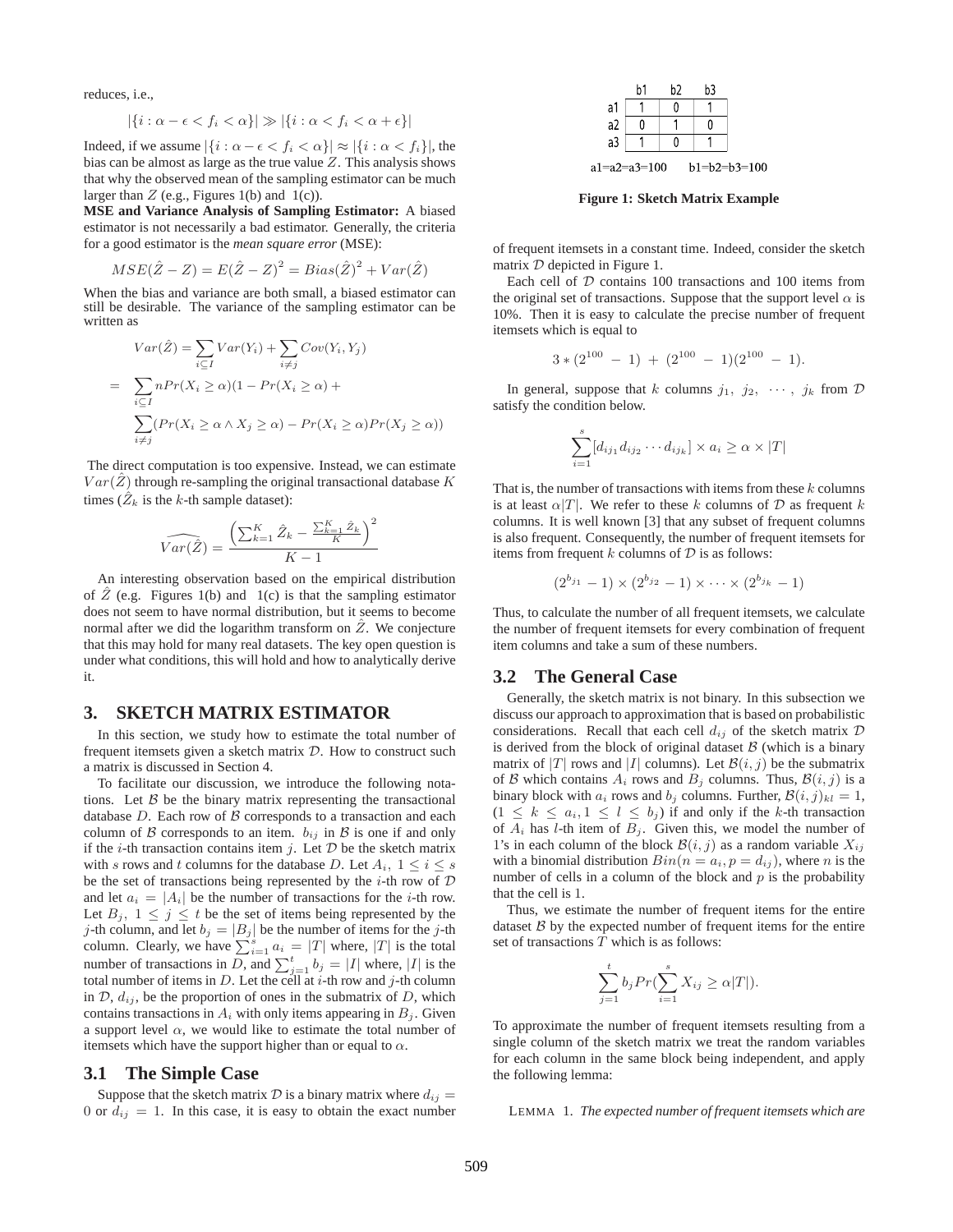*subsets of*  $B_i$  *(items represented for j-th column) is* 

$$
\sum_{k=1}^{b_j} {b_j \choose k} Pr(\sum_{i=1}^s X[k]_{ij} \ge \alpha |T|)
$$

*where,*  $X[k]_{ij}$  *is a random variable with binomial distribution*  $Bin(a_i, (d_{ij})^k)$ .

Given this, we can approximate the total number of frequent itemsets from the entire sketch matrix for a given the minimal support α.

THEOREM 4. *Given the sketch matrix and the binomial distribution assumption for each block, the expected number of all frequent itemsets of the entire dataset is*

$$
\sum_{k_1=0}^{b_1} \cdots \sum_{k_t=0}^{b_t} \left( \binom{b_1}{k_1} \times \cdots \times \binom{b_t}{k_t} \times \Pr\left(\sum_{i=1}^s X[k_1, \cdots, k_t]_{i[j_1, \cdots, j_t]} \ge \alpha |T|\right) \right) - 1
$$

where,  $X[k_1, \dots, k_t]_{i[1, \dots, t]}$  is a random variable with binomial distribution  $\mathcal{B}(a_i, (d_{i1})^{k_1} \times \cdots \times (d_{it})^{k_t}).$ 

Thus, our approximation for the number of frequent itemsets depends on the probability that the sum of random variables, each one with binomial distribution, is higher than or equal to the minimal support  $\alpha|T|$ . However, the exact calculation of such a probability is computationally expensive. To avoid computationally expensive probability evaluation, we use a normal distribution  $N(u =$  $np, \sigma^2 = np(1-p)$  to approximate a binomial distribution  $Bin(n, p)$ ,  $np > 10$ . It is well known that if two random variables are normal and independent, their sum is also normal. Therefore, the sum of binomial random variables can be approximated as

$$
\sum_{i=1}^{s} X[k_1, \cdots, k_l]_{i[j_1, \cdots, j_l]} \sim N(\sum_{i=1}^{s} a_i d_{ij_1}^{k_1} \times \cdots \times d_{ij_l}^{k_l},
$$

$$
\sum_{i=1}^{s} a_i d_{ij_1}^{k_1} (1 - d_{ij_1}^{k_1}) \times \cdots \times d_{ij_l}^{k_l} (1 - d_{ij_l}^{k_l}))
$$

The probability for a normal random variable to be higher than  $\alpha|T|$  is easily approximated [6].

Let us analyze the computational complexity to estimate the number of frequent itemsets based on Theorem 4. The inner formula (involving only product) can be computed in a constant time  $O(1)$ , the time complexity of the entire formula is  $O(\prod_{j=1}^{t} (b_j + 1)).$ This is significantly less than the total search space of enumerating all possible itemsets. For instance, if we have 1000 items in the entire dataset and assume the sketch matrix have 10 columns with each one has 100 items, the complexity for estimation is  $100^{10} \approx$  $2^{70}$  <<  $2^{1000}$ , where  $2^{1000}$  is the number of all itemsets. On the other hand, this is still too expensive to calculate. To reduce the computational cost, we use a simple heuristic, referred to as *cutoff*:

DEFINITION 3. *(Cutoff Condition)*  $Any \; k'_1 \geq k_1, \; \cdots, \; k'_t \geq$  $k_t$ , where  $\binom{b_1}{k_1} \times \cdots \times \binom{b_t}{k_t} Pr(\sum_{i=1}^s X[k_1, \cdots, k_t]_{i[j_1, \cdots, j_t]} \ge \alpha |T|))$ 1, *will not be counted in estimation of the total number of frequent itemsets.*

Basically, the cutoff heuristic is similar to the apriori principle. Algorithm 1 is the key counting procedure for estimating the total number of frequent itemsets utilizing the cutoff heuristic.

#### **Algorithm 1** GeneralCount $(\mathcal{D}, |T|, \alpha)$

```
1: F \leftarrow 1 // number of frequent itemsets from any k columns
 2: S \leftarrow [1, 1, \cdots, 1], |S| = s // support vector
 3: RecursiveCounting(1,S,F) // start counting from first column
Procedure RecursiveCounting(i, S, F)1: for l = j to t do
 2:S' \leftarrow S3:4:F' \leftarrow F4: for k = 1 to b_l do<br>5: u \leftarrow 0 \text{ // Norm}u \leftarrow 0 // Normal Mean
 6:<br>7:
            \sigma^2 \leftarrow 0 // Normal Variance
            for i = 1 to s do
 8: S'[i] = S'[i] \times d_{il} // a new support vector S'9: u \stackrel{i}{\leftarrow} u + S'[i] \times a_i<br>
0: \sigma^2 \leftarrow \sigma^2 + S'[i] \times (1 - S'[i]) \times a_i10:11: end for
12:\frac{b_l-k+1}{k}13: N \leftarrow N + F' \times Pr(X \ge \alpha |T|) \text{ // } r.v.X \sim N(u, \sigma^2) \text{ // }Estimated Total Number of FIM
14: if F' \times Pr(X \ge \alpha | T |) \ge 1 then
15: RecursiveCounting(\overline{l+1}, S', F')
16: else
17: break<br>18: end if
18: end if
         end for
20: end for
```
# **3.3 Estimating Other Related Quantities**

**Number of Frequent** k**-itemsets:** An approximation of the number of frequent itemsets each of which contains exactly  $k$  items (referred to as frequent  $k$  itemset) is a special case of the approximation of the total number of frequent itemsets. Note that in the counting process, we essentially estimate the number of frequent itemsets from different combinations of items of  $B_j$ ,  $1 \leq j \leq t$ and summarize each of these cases. Thus, we have the following theorem to estimate the number of frequent  $k$ -item sets.

THEOREM 5. *Given the sketch matrix and the binomial distribution assumption for each block, the expected number of frequent* k*-itemsets of the entire dataset is*

$$
\sum_{0 \le k_1 \le b_1, \dots, 0 \le k_t \le b_t}^{k_1 + \dots + k_t = k} ((b_{k_1}) \times \dots \times (b_t) \times
$$
  

$$
Pr(\sum_{i=1}^s X[k_1, \dots, k_t]_{i[j_1, \dots, j_t]} \ge \alpha |T|)) - 1
$$

where,  $X[k_1, \dots, k_t]_{i[1, \dots, t]}$  is a random variable with binomial distribution  $\mathcal{B}(a_i, d_{i1}^{k_1} \times \cdots \times d_{it}^{k_t}).$ 

Clearly, a recursive procedure similar to Algorithm 1 can enumerate all the different combinations of frequent k-itemsets.

**Size of the Largest Frequent Itemsets:** For the largest frequent itemsets, we simply use the cutoff condition. Mathematically, we estimate the largest frequent K-itemsets to be

$$
K = \max\{k_1 + \dots + k_t | 1 \le k_1 \le b_1, \dots, 1 \le k_t \le b_t, \binom{b_1}{k_1} \times \dots \times \binom{b_t}{k_t} Pr(\sum_{i=1}^s X[k_1, \dots, k_t]_{i[j_1, \dots, j_t]} \ge \alpha | T|)) \ge 1 \}
$$

**Number of Frequent Itemsets on a Subset of Items:** As we mentioned before, in many real applications, users are likely to query only the frequent itemsets with respect to a subset of items satisfying certain constraints. Let  $I_s$  be the subset of items which users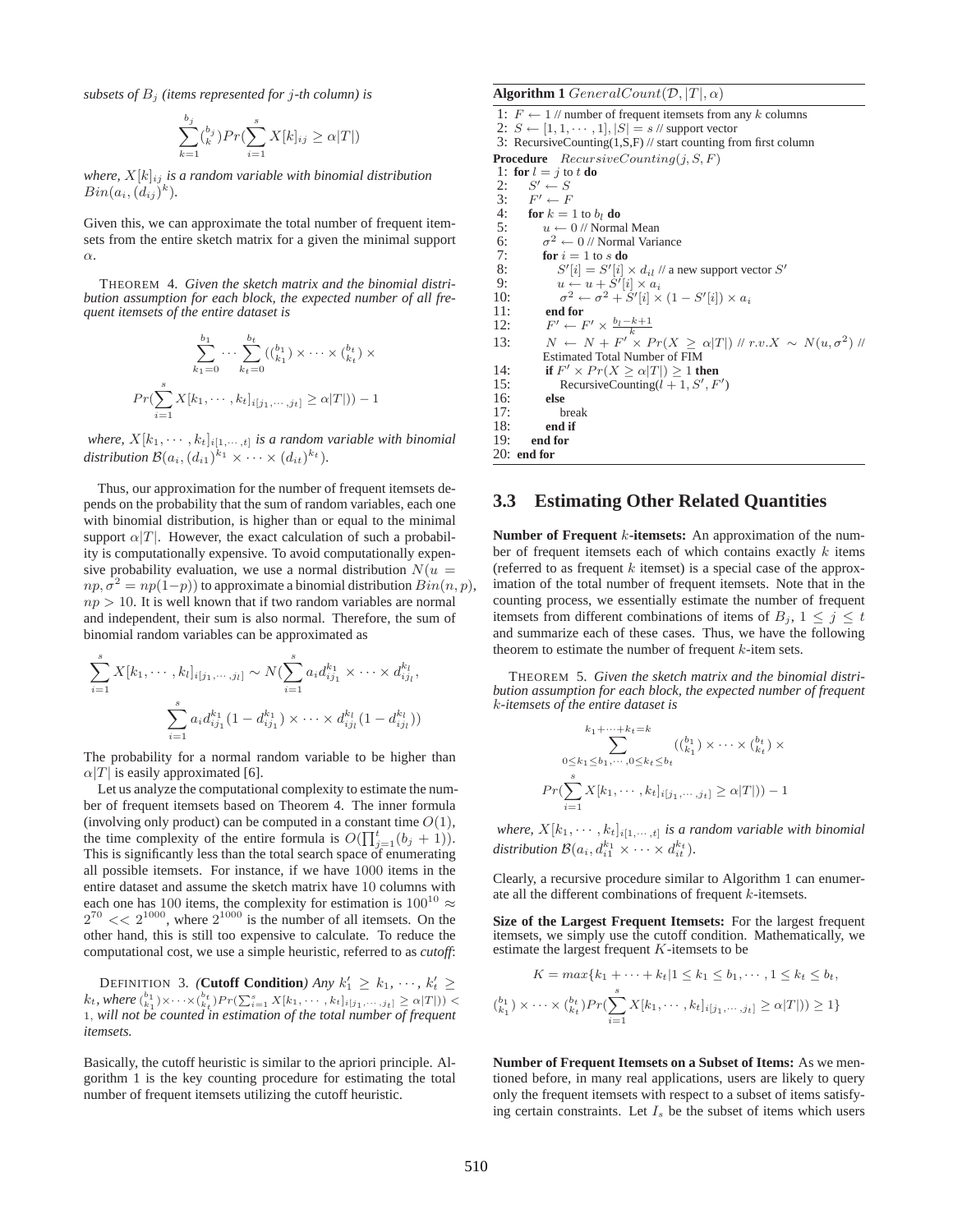are interested in. Given the minimal support level  $\alpha$ , we would like to estimate the number of frequent itemsets which are subsets of  $I_s$ . The sketch matrix approach can handle this case by simply adjusting the groups of items  $B_1, \cdots, B_t$  to  $B_1 \cap I_s, \cdots, B_t \cap I_s$ , respectively.

THEOREM 6. *Given the sketch matrix and the binomial distribution assumption for each block, the expected number of all frequent itemsets of the entire dataset is*

$$
\sum_{k_1=0}^{b'_1} \cdots \sum_{k_t=0}^{b'_t} ((\binom{b'_1}{k_1}) \times \cdots \times \binom{b'_t}{k_t}) \times
$$

$$
Pr(\sum_{i=1}^s X[k_1, \cdots, k_t]_{i[j_1, \cdots, j_t]} \ge \alpha |T|)) - 1
$$

 $\overline{l}$ 

*where,*  $b'_{j} = |B_{j} \cap I_{s}|$ *, and*  $X[k_{1}, \dots, k_{t}]_{i[1, \dots, t]}$  *is a random variable with binomial distribution*  $\mathcal{B}(a_i, (d_{i1})^{k_1} \times \cdots \times (d_{it})^{k_t})$ .

In addition, the sketch matrix can be adjusted to handle only part of the transaction set as well. Essentially, we need attach a selection estimator for each transaction group, i.e., to estimate  $|A_i \cap T_s|$ , where  $T_s$  is the subset of transactions. In general,  $T_s$  is likely to be expressed as a predict clause. Thus, we only need to adjust each  $a_i$ to  $a'_i$  in estimating the number of frequent itemsets. Note that this is a little more complicated than estimating the number of frequent itemsets on a set of items since the number of items is generally much smaller than the number of transactions. For item groups, we can explicitly record each item group  $B_i$  and perform the intersect operation. However, this (especially the direct intersection) can be too expensive for the transaction group. Thus, we can apply the typical selection estimators [8], which has been extensively studied in relational database research, for such a purpose.

The sketch matrix can naturally adapt to the dynamic environments, where insertions and deletion of transactions are likely to occur. As we will discuss in the next section, the sketch matrix is constructed in an incremental fashion and thus, can adjust to the change easily.

Finally, we note that these quantities can be easily estimated by the sampling estimators as well. However, as we will show later, sampling estimator is in general too computationally expensive to be applied for query cost estimation.

# **4. OPTIMAL SKETCH MATRIX CONSTRUC-TION**

The sketch matrix determines the estimation accuracy. Different sketch matrices can provide very different estimation results. The key problem is what is a good criterion for the sketch matrix and how to construct such a matrix. We will answer these two questions in this section.

### **4.1 Optimal Criterion**

Before introducing the optimal criterion, we first need to consider the properties for the sketch matrix, which are essential for the estimator. Specifically, the random variables of each column in a same block  $\mathcal{B}(i, j)$  are i.i.d. (independent and identically distributed) according to the binomial distribution  $Bin(n = a_i, p =$  $d_{ij}$ ; all the random variables of the columns in the same row group but in the different column groups,  $(X_{i1}, \cdots, X_{it})$ , are independent; and the random variables of the columns in the same column  $(X_{1j}, \dots, X_{sj})$  are independent as well. Indeed, if these conditions are satisfied, our sketch matrix estimator can be proved to be *unbiased* for  $Z'$  (the sum of the number of frequent itemsets whose

support higher than minimal support  $\alpha$  and half of the number of the frequent itemsets whose support equals to  $\alpha$ ). In some sense, the sketch matrix tries to describe the underlying distribution of the transactional database and then directly compute the expected number of frequent itemsets for such a distribution.

However, producing a sketch matrix of  $D$ , which satisfy all these conditions, is not easy. First, any statistic tests will not be able to confirm whether these conditions hold. Instead, they will reject the alternative hypothesis, e.g., the dependence assumption. Further, the chi-square independence test for  $k$  random variable requires a k-dimensional contingency table and a total of  $2^k$  cells [5]. This is too computationally expensive. Finally, our contingency table is very sparse (including many zeros or very small number of counts in the cells). Even though there are some recent development for the sparse contingency table [13], they would not be able the handle the test at such a scale.

Under such constraints, we proceed with the assumption that independence holds for the random variables and try to directly minimize the variance of the estimator. The experimental results in Section 5 do indicate that such treatment seems to be appropriate and can produce rather accurate estimation.

Here, the variance for the number of frequent itemsets composed of  $k_1, \dots, k_t$  items from  $B_{j_1}, \dots, B_{j_t}$ , respectively, can be written as

$$
\binom{b_1}{k_1} \times \cdots \times \binom{b_t}{k_t} \times Pr[k_1, \cdots, k_t]_{i[j_1, \cdots, j_t]} \times
$$

$$
(1 - Pr[k_1, \cdots, k_t]_{i[j_1, \cdots, j_t]})
$$

where  $Pr[k_1, \dots, k_t]_{i[j_1, \dots, j_t]} = Pr(\sum_{i=1}^s X[k_1, \dots, k_t]_{i[j_1, \dots, j_t]} \ge$  $\alpha|T|$ ) is a function of  $d_{ij}$ ,  $1 \leq j \leq t$ . Here, we basically treat the events that itemsets being frequent or not as independent Bernoulli trials. Each of them has  $Pr[k_1, \dots, k_t]_{i[j_1, \dots, j_t]}$  probability being frequent. Thus, the total number of these  $(k_1 + \cdots + k_t)$ -itemsets can modeled as a random variable with Binomial distribution. Essentially, the smaller the variance of this random variable, the more precise we have our estimation, which is the expectation of this random variable. Unfortunately, though the variance maybe estimated/approximated, the closed analytic form is very hard to derive.

To deal with this problem, we introduce an alternative variance which is closely related to the original variance but much easier to compute. Minimizing the alternative variance results into a suboptimal value of the former variance. Specifically, the alternative variance is defined as follows.

$$
Var(\sum_{k_1=0}^{b_1}\cdots\sum_{k_t=0}^{b_t} \binom{b_1}{k_1} \times \cdots \times \binom{b_t}{k_t} X[k_1, \cdots, k_t]_{i[j_1, \cdots, j_t]})
$$

The above variance is denoted as  $V$ . Here, we basically treat the sum of all the support for every possible itemset in the database as a random variable. Note that in our probabilistic framework, each support is treated as an sum of random variable with binomial distributions (Subsection 3.2). The closed formula of the alternative variance is stated in Theorem 7.

THEOREM 7.

$$
\mathcal{V} = Var\left(\sum_{k_1=0}^{b_1} \cdots \sum_{k_t=0}^{b_t} {b_1 \choose k_1} \times \cdots \times {b_t \choose k_t} X[k_1, \cdots, k_t]_{i[j_1, \cdots, j_t}] \right)
$$

$$
= \sum_{i=1}^{s} a_i \left(\prod_{j=1}^{t} (1 + 3d_{ij})^{b_j} - \prod_{j=1}^{t} (1 + d_{ij})^{2b_j} \right)
$$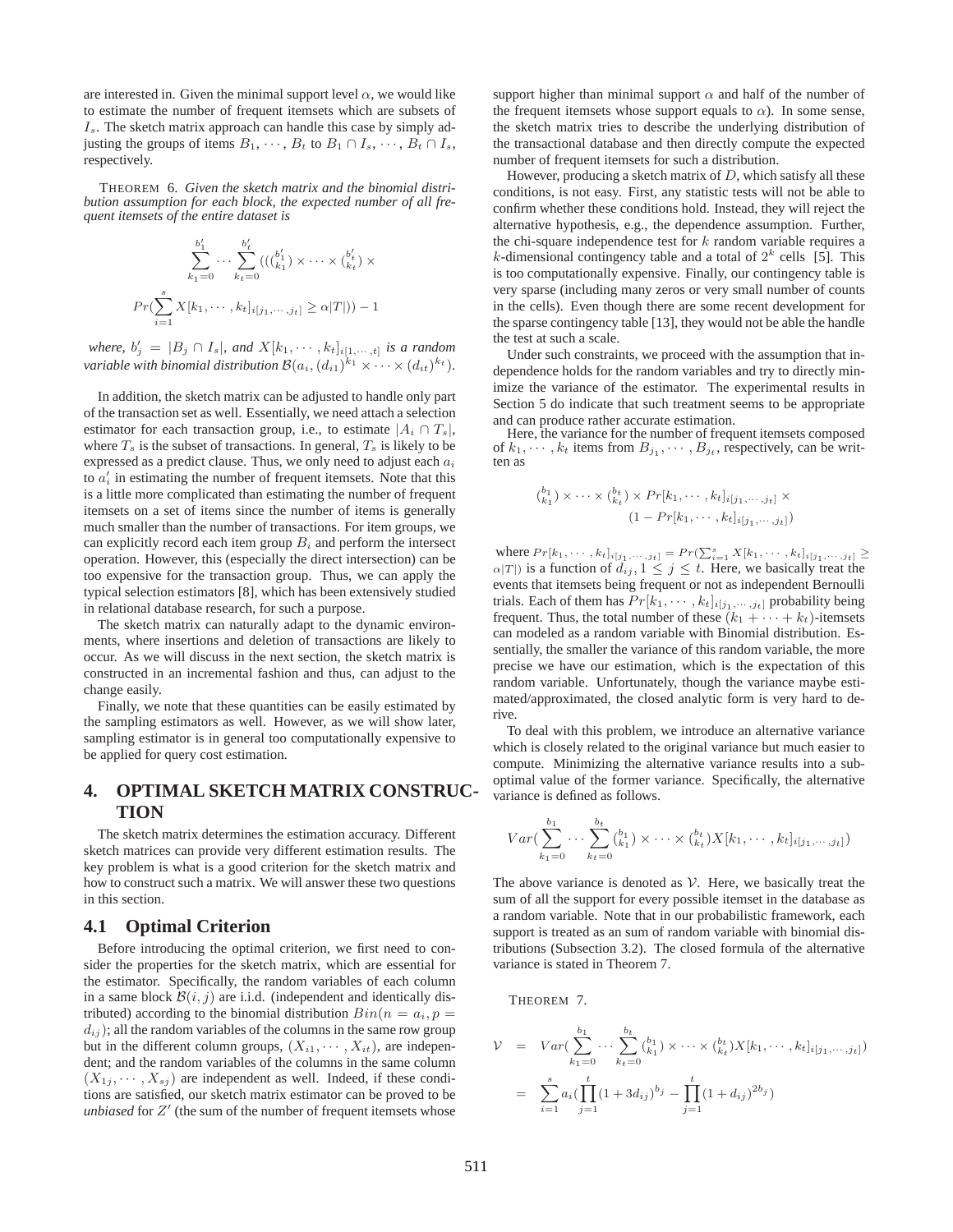**Proof:**

$$
\sum_{k_1=0}^{b_1} \cdots \sum_{k_t=0}^{b_t} {b_1 \choose k_1} \times \cdots \times {b_t \choose k_t} X[k_1, \cdots, k_t]_{i[j_1, \cdots, j_t]}
$$
\n
$$
= \sum_{i=1}^{s} \sum_{q=1}^{a_i} \prod_{j=1}^{t} [\prod_{r=1}^{b_j} (1 + x[i, j]_{qr})]
$$
\nwhere,  $x[i, j]_{qr} \sim Bernoulli(d_{ij})$   
\nThus,  $V = Var(\sum_{i=1}^{s} \sum_{q=1}^{a_i} \prod_{j=1}^{t} [\prod_{r=1}^{b_j} (1 + x[i, j]_{qr})])$   
\n
$$
= \sum_{i=1}^{s} \sum_{q=1}^{a_i} Var(\prod_{j=1}^{t} [\prod_{r=1}^{b_j} (1 + x[i, j]_{qr})])
$$
\n
$$
= \sum_{i=1}^{s} \sum_{q=1}^{a_i} (E(\prod_{j=1}^{t} [\prod_{r=1}^{b_j} (1 + x[i, j]_{qr})^2])
$$
\n
$$
-E^2(\prod_{j=1}^{t} [\prod_{r=1}^{b_j} (1 + x[i, j]_{qr}))])
$$
\n
$$
= \sum_{i=1}^{s} \sum_{q=1}^{a_i} (\prod_{j=1}^{t} [\prod_{r=1}^{b_j} E((1 + x[i, j]_{qr})^2)])
$$
\n
$$
- (\prod_{j=1}^{t} [\prod_{r=1}^{b_j} E^2(1 + x[i, j]_{qr}))])
$$
\n
$$
= \sum_{i=1}^{s} \sum_{q=1}^{a_i} (\prod_{j=1}^{t} (1 + 3d_{ij})^{b_j}) - (\prod_{j=1}^{t} (1 + d_{ij})^{2b_j})
$$
\n
$$
= \sum_{i=1}^{s} a_i (\prod_{j=1}^{t} (1 + 3d_{ij})^{b_j} - \prod_{j=1}^{t} (1 + d_{ij})^{2b_j})
$$

# **4.2 Bi-Clustering Algorithm**

 $\Box$ 

Finding the exact sketch matrix which minimizes the variance (objective function) is very hard. Thus, we resort to heuristic algorithm which perform a k-means type bi-clustering [16, 7] to identify the sketch matrix with local minima. The *BiClustering* algorithm accepts user-defined number of rows s and number of columns t and proceeds as follows.

**Step 1: (Random Partition)** Randomly partition the original dataset into  $s$  subsets of transactions and  $t$  subsets of items;

**Step 2: (Transaction Adjustment)** For each transaction, move it to a new group so that the objective function is maximally reduced; **Step 3: (Item Adjustment)** For each item, move it to a new group so that the objective function is maximally reduced;

**Step 4: (Iteration)** Perform step 2 and 3 alternatively until the certain stop condition is satistified, i.e., either a local minimum is reached, or the improvement is too small.

The *BiClustering* algorithm is sketched in Algorithm 2. A major challenge here is that each move needs to recalculate the variance  $(V)$ , which costs  $O(st)$  to compute it from scratch. However, as we try to adjust a transaction or an item, we only need to compute the different between the original variance and the new variance (after the movement). Based on a simple analysis of the variance formula, our algorithm can reduce the cost of the variance difference for a transaction moving to an alternative group to  $O(t)$ .

The correctness of our algorithm can be derived from Lemma 2.

LEMMA 2. *Let* V *be the variance for the current grouping of dataset* T*. Let* V ′ *be the variance for the new grouping if we*

**Algorithm 2**  $BiClustering(T, s, t)$ **Parameter:** The transaction database T **Parameter:** The number of transaction (row) group s **Parameter:** the number of item (column) group t // Step 1: 1: Randomly partition the transactions into s groups 2: Randomly partition the items into  $t$  groups // Step 2: 3:  $\forall i, 1 \leq i \leq s, V_i \leftarrow a_i (\prod_{j=1}^t (1 + 3d_{ij})^{b_j} - \prod_{j=1}^t (1 + d_{ij})^{2b_j})$ 4: **for each** transaction x **do** 5: *i* is the current group transaction x belongs to 6:  $\forall j, 1 \leq j \leq t, d'_{ij} \leftarrow \frac{a_i \times b_j \times d_{ij} - q_j}{(a_i - 1) \times b_j}$  //  $q_j$  is the number of items in item-group  $j$  of transaction  $x$ <br>  $V'_i \leftarrow a_i(\prod_{j=1}^t(1+3d'_{ij})^{b_j} - \prod_{j=1}^t(1+d'_{ij})^{2b_j})$  $7:$ 8: **for each** group  $k, k \neq i$  **do** 9:  $V_k \leftarrow a_k (\prod_{j=1}^t (1+3d_{kj})^{b_j} - \prod_{j=1}^t (1+d_{kj})^{2b_j})$ 10:  $\forall j, 1 \leq j \leq t, d'_{kj} \leftarrow \frac{a_k \times b_j \times d_{ij} - q_j}{(a_k - 1) \times b_j}$ 11:  $V'_k \leftarrow a_k \left( \prod_{j=1}^t (1 + 3d'_{kj})^{b_j} - \prod_{j=1}^t (1 + d'_{kj})^{2b_j} \right)$ 12:  $\Delta_k \leftarrow V_i + V_k - V'_i - V'_k$ 13: **end for**<br>14:  $k = ma$  $k = max(\Delta_k)$ ,  $\Delta_i = 0$  // moving x from i-th group to k-th group maximally reduce the variance 15: **if**  $i \neq k$  **then**<br>16:  $A[i] \leftarrow A$ 16:  $A[i] \leftarrow A[i] - \{x\}$ ,  $A[k] \leftarrow A[k] \cup \{x\}$ 17:  $\forall j, 1 \leq j \leq t, d_{ij} \leftarrow d'_{ij}, d'_{kj}$ 18: **end if** 19: **end for** // Step 3: 20:  $\forall i, 1 \leq i \leq s, p_i = \prod_{j=1}^t (1 + 3d_{ij})^{b_j}, p'_i = \prod_{j=1}^t (1 + d_{ij})^{2b_j}$ 21: **for each** item y **do**<br>22: *j* is the current g 22:  $j$  is the current group item y belongs to 23:  $\forall i, 1 \leq i \leq s, d'_{ij} \leftarrow \frac{a_i \times b_j \times d_{ij} - q_i}{a_i \times (b_j - 1)}$  //  $q_i$  is the number of transactions in transaction group  $i$  containing item  $y$ 24: **for each** group  $l, l \neq j$  **do**<br>25:  $\forall i, 1 \leq i \leq s, d'_{i}, \leftarrow \frac{a}{s}$ 25:  $\forall i, 1 \leq i \leq s, d'_{il} \leftarrow \frac{a_i \times b_l \times d_{il} + q_i}{a_i \times (b_l - 1)}$ 26:  $\Delta_l \leftarrow \sum_{i=1}^s a_i [p_i \times \frac{(1+3d'_{ij})^{b_j-1}}{(1+3d_{ij})^{b_j}}]$  $\frac{(1+3d'_{ij})^{b_j-1}}{(1+3d_{ij})^{b_j}} \times \frac{(1+3d'_{il})^{b_l+1}}{(1+3d_{il})^{b_l}}$  $\frac{1}{(1+3d_{il})^{b_l}}$  – 27:  $p'_i \times \frac{(1+3d'_{ij})^{2(b_j-1)}}{(1+3d_{ij})^{2b_j}}$  $\frac{+3d'_{ij})^{2(b_j-1)}}{(1+3d_{ij})^{2b_j}} \times \frac{(1+3d'_{il})^{2(b_l+1)}}{(1+3d_{il})^{2b_l}}$  $\frac{1}{(1+3d_{il})^{2b_l}}$ 

28: **end for**<br>29:  $l = mc$ 

 $l = max(\Delta_l), \Delta_j = 0$ // moving  $y$  from  $j$ -th group to *l*-th group maximally reduce the variance

30: **if**  $j \neq l$  **then** 

31: 
$$
B[j] \leftarrow B[j] - \{y\}, B[l] \leftarrow B[l] \cup \{y\}
$$

32: 
$$
\forall i, 1 \le i \le s : d_{ij} \leftarrow d'_{ij}, d_{il} \leftarrow d'_{il}
$$

33: 
$$
p_i \leftarrow p_i \times \frac{(1+3d'_{ij})^{b_j-1}}{(1+3d_{ij})^{b_j}} \times \frac{(1+3d'_{il})^{b_l+1}}{(1+3d_{il})^{b_l}}
$$

34: 
$$
p'_{i} \leftarrow p'_{i} \times \frac{(1+3d'_{ij})^{2(b_{j}-1)}}{(1+3d_{ij})^{2b_{j}}} \times \frac{(1+3d'_{il})^{2(b_{l}+1)}}{(1+3d_{il})^{2b_{l}}}
$$

$$
35: \t end if
$$

36: **end for**

- // Step 4:
- 37: Repeat Step 2 and 3 until the stop condition is satistied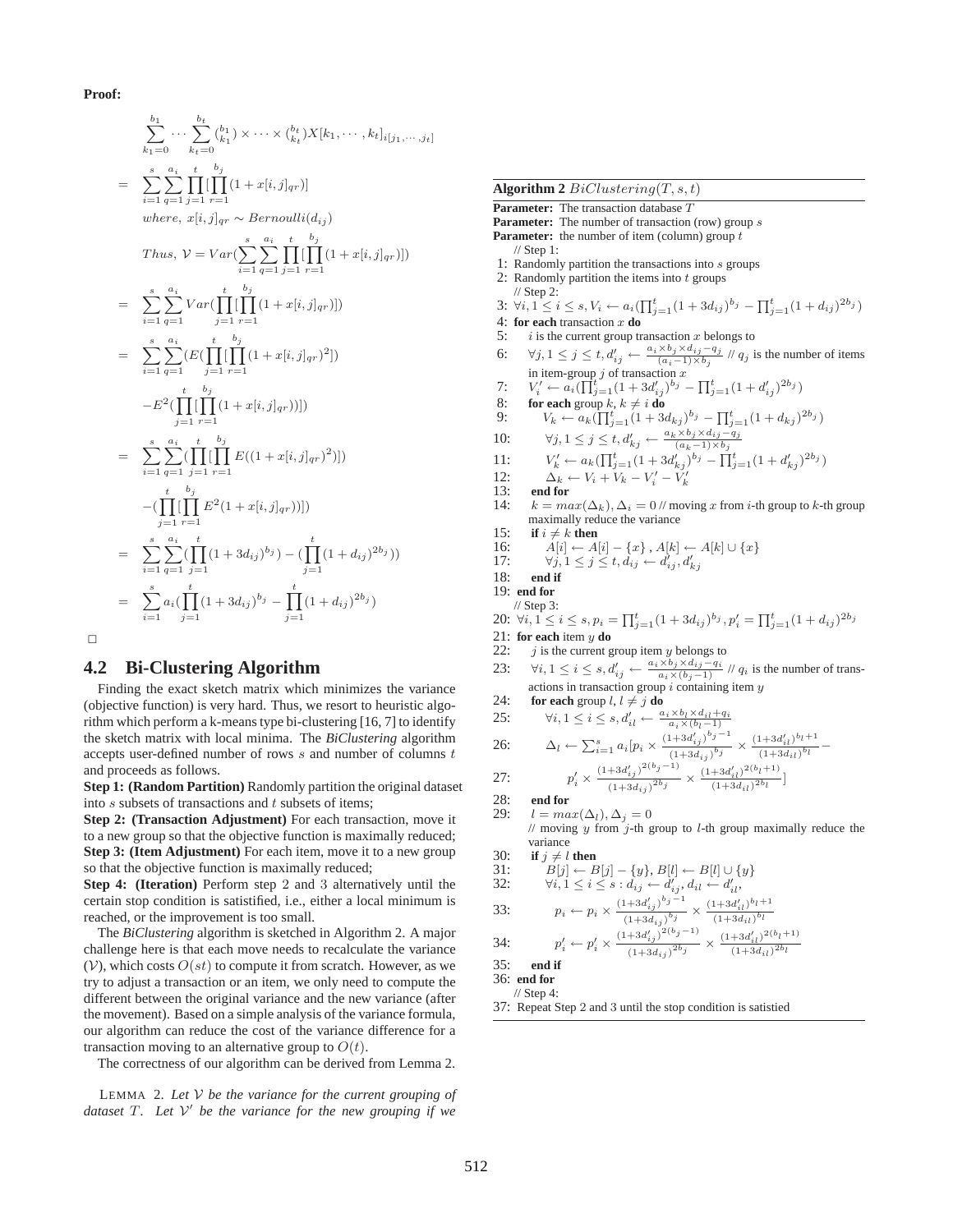*move transaction* x *from its original group* i*,* A<sup>i</sup> *to a new group*  $k, A_k, i \neq k$ . Let  $\mathcal{V}''$  be the variance for the new grouping if we *move item* y *from its original grouping* j*,* B<sup>j</sup> *to a new grouping*  $l, B_l, j \neq l$ . Then, we have

$$
\mathcal{V} - \mathcal{V}' = \Delta_k \text{ and } \mathcal{V} - \mathcal{V}'' = \Delta_l
$$

*Further, if*  $\Delta_k > 0$ *, then*  $V > V'$ *; and if*  $\Delta_l > 0$ *, then*  $V > V''$ *.* 

Note that  $\Delta_k$  is defined in Line 12 of the Algorithm 2 and  $\Delta_l$  is defined in Line 27 of the Algorithm 2. If we choose row group  $k$ and column group  $l$  such that they maximally reduce the variance V, we simply choose the maximal  $\Delta_k$  and  $\Delta_l$  for a transaction and an item, respectively. We also note that this lemma allows to have many different moves to adjust the grouping so that we can minimize the variance V. In the *BiClustering* algorithm we adjust rows and then adjust columns. Since for each adjustment, we do not increase the variance, the algorithm will eventually converge to a local minimum.

The time complexity of the *BiClustering* algorithm is as follows. In Step 2, we adjust each transaction. The cost for calculating  $\Delta_k$  for each alternative group is  $O(t)$ . There are s – 1 alternative groups. Putting all these together, it costs  $O(st)$  to adjust one single transaction. Thus, the total cost of Step 2 is  $O(|T|st)$ . Similarly, we have the total cost for Step 3 to be  $O(|I|st)$ . Therefore, assuming the algorithm will iterate  $L$  times and the initial density calculation for the entire dataset, then the cost of the entire algorithm is  $O(N + L(|T| + |I|)st)$ , where N is the size of the entire dataset T.

Finally, we note that the cost of creating a sketch matrix is amortized for obtaining approximation of the number of frequent itemsets for different minimal support levels. In addition, since this algorithm is inherently executed in an incremental fashion, it can quickly adjust for database changes without starting from scratch.

### **4.3 Two-level Hierarchical Bi-clustering**

A key advantage of sketch matrix is its computational cost. However, this cost is determined by the size of the sketch matrix. As the number of rows and columns of a sketch matrix increases, the estimation cost will increase as well (Algorithm 1). However, a small sketch matrix may not be able to capture the underlying distribution of a transactional database very well, in the sense, that the independence assumption may not hold and the variance is large, consequently, the estimation is rather inaccurate.

To handle such a difficulty, we propose a two-level hierarchical clustering method to improve the estimation accuracy with minimal increasing of the estimation cost. The basic idea of the hierarchical clustering is as follows. At the first level, we apply the *BiClustering* algorithm to partition all transactions into s row groups, and all items into t item groups. Thus, we have a total of  $s \times t$  blocks. At the second level, we explore the *local structure* of each block by partitioning them further into  $s' \times t'$  blocks. That means the entire dataset T is partitioned into a total of  $s \times t \times s' \times t'$  blocks. However, as we will show later, the actual estimation does not treat this sketch matrix as  $s \times t \times s' \times t'$ .

To achieve this, we enforce the following constraints for the second level clustering: *all blocks in the same column generated by the first level clustering shares the same column clustering (item grouping) in the second level clustering, but no constraints for the second level transaction grouping.* Consider for a column group  $B_j$  in the first level. This constraint essentially would split it into  $t'$ subgroups. However, for a row group  $A_i$ , different blocks sharing  $A_i$  may split it very differently at the second level.

**Construction Procedure:** The current *BiClustering* algorithm can be easily modified to handle the second level clustering. Basically, after the first level clustering, we assemble all the blocks in the same column as one sub-dataset. Thus we have a total of  $t$  subdatasets, which are denoted as  $T_1, \cdots, T_t$ . We then cluster each of them with the following constraints: all the items in the subdataset will be partitioned into  $t'$  groups, and each existing row group based on the first level clustering will be partitioned into  $s'$  groups. In the transaction adjustment process, each transaction is allowed to switch to the subgroups belonging to its original group. The time complexity for the second level clustering is  $O(N + L'(|T| \times t'ts' + |I| \times ss't'))$ , assuming each sub-dataset converge in  $L'$  iterations.

**Estimation Procedure:** The estimation procedure utilizing the twolevel sketch matrix splits the estimation into two steps: 1) using the sketch matrix generated by the second level clustering to estimate the number of frequent itemsets for each sub-dataset  $T_i$ . Each subdataset  $T_i$  is treated as the entire dataset and the thus procedure in Algorithm 1 can estimate the number of frequent itemsets from the each sub-dataset; 2) estimating the number of frequent itemsets which combines itemsets from more than one sub-datasets.

The key trick then is that for each different type of itemsets (each type correspond to a fix number of items from each item-group at the second level clsutering), their support in each block (generated in the first level clustering) is recorded. For instance, consider item group  $A_i$  is split into three subgroups,  $A_{i0}$ ,  $A_{i1}$ , and  $A_{i2}$ . Let us denote  $A_i[2,3,1]$  to be an itemset type which has 2 items in  $A_{i0}$ , 3 items in  $A_{i1}$  and 1 item in  $A_{i2}$ . After calculating its support in using the second level clustering. We will compute a new density for this itemset at each block (in the first level clsutering), denoted as  $d_{ij}$  [2, 3, 1] for the *j*-th column block. Note that this density can be different from the original  $d_{ij}$ , which records the density for the  $\mathcal{B}(i, j)$  block. Here, this new density varies from one itemset type to another type, and is computed based on the second level clustering. In particular, this density will be recorded for each itemset type, and each type has s new density values corresponding to the s transaction groups in the first level of clustering. Given this, we can easily combine different types of frequent itemsets from different column groups and use their new densities to do the estimation. Finally, we note that this procedure is efficient since it estimates the number of frequent itemsets for the second step using only  $t$ transactional groups instead of  $t \times t'$ .

# **5. EXPERIMENTAL EVALUATION**



**Figure 2: Estimation of the Number of Frequent** K**-Itemsets**

In the experiments, we use five publicly available datasets from the Frequent Itemset Mining Implementations (FIMI) Repository [1].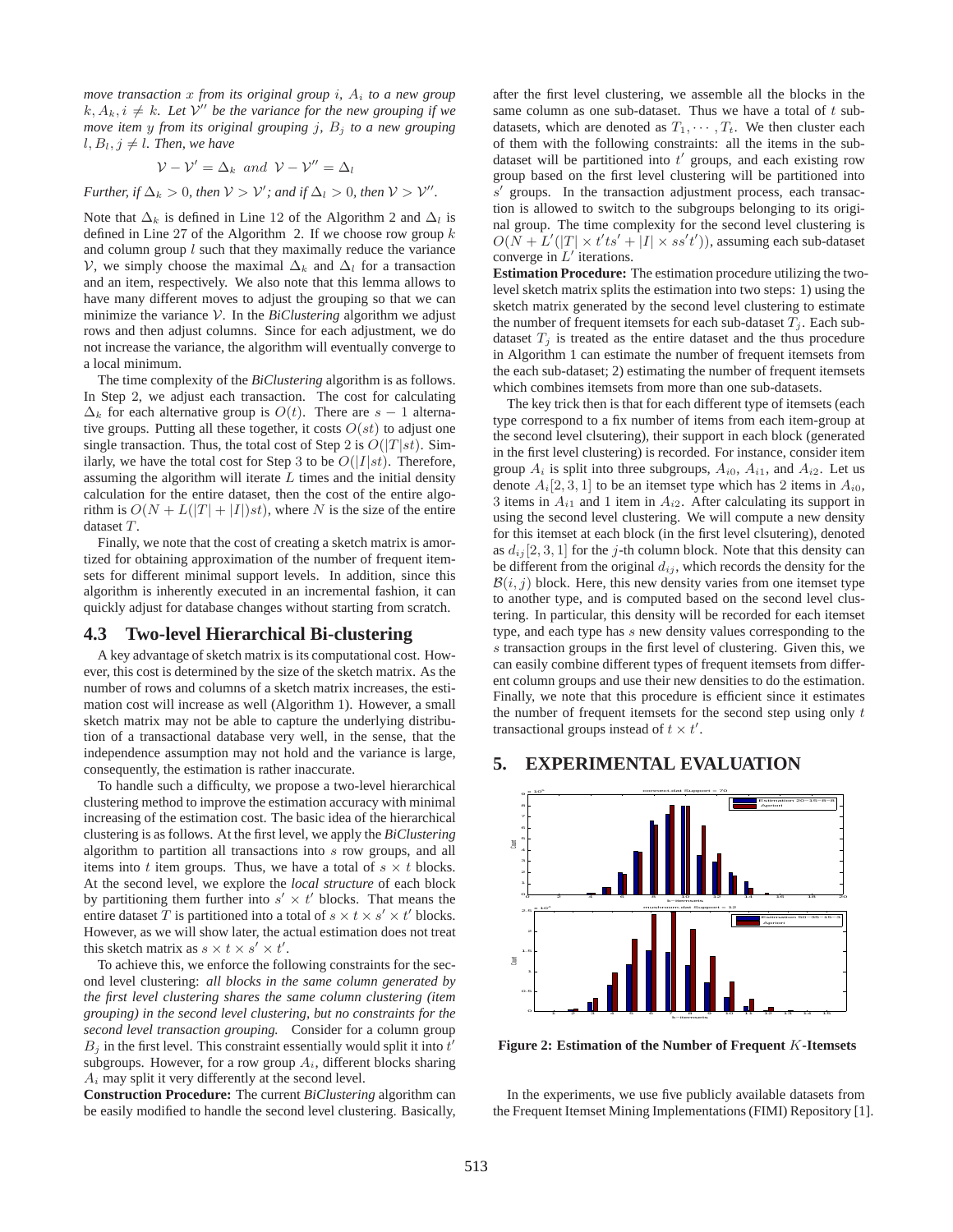The datasets are: *accidents*, *chess, connect, mushroom,* and *retail* [4, 10]. The characteristics of these datasets are listed in Table 5. Datasets accidents, chess, and connect are rather dense (meaning a large number of frequent itemsets exists at a high support level, for instance 90%). Retail dataset is very sparse (frequent itemsets are generated only at a very low support level, ranging from 0.01% to 0.25%). The mushroom dataset is moderately dense with a range of tested support levels between  $8 - 40\%$ .

| Dataset       | Transactions | <b>Items</b> | Sparsity    |
|---------------|--------------|--------------|-------------|
| accidents.dat | 340183       | 468          | Dense       |
| chess.dat     | 3196         | 75           | Dense       |
| connect.dat   | 67557        | 129          | Dense       |
| mushroom.dat  | 8124         | 119          | Moderate    |
| retail.dat    | 88126        | 16470        | Very Sparse |

Our experiments are performed on a computation server equipped with Dual AMD Opteron 270 Dual Core Processors and 2.0 GB of main memory. The operating system is the Fedora Core Linux. All algorithms were implemented in C++.

For each dataset the approximation is performed on different sketch matrix configurations. Each configuration is specified by four parameters: 1) s is the number of transaction groups, 2) t is the number of item groups, 3)  $i$  is the number of sub transaction groups and 4)  $k$  is the number of sub item groups. We denote each configuration as  $s-t-j-k$ . In the following, we report the approximation accuracy and running time for different datasets and different for configurations.

**Estimators Comparison: Sampling Estimator vs. Sketch Matrix Estimator:***.* Figures 4 and 5 compare the the sampling estimator with sketch matrix estimator on the connect and mushroom dataset, respectively. Here, we sample the original transactional dataset without replacement at 0.5%, 1% and 3% ratio, and then we apply the state-of-art LCM [19] (one of fastest software) for enumerating the number of frequent itemsets. To show the distribution of the sampling estimator, we generate 100 sample datasets at each sampling ratio.

Figure 4(a) and (b) show the estimation results from the sampling estimator and the sketch matrix estimator with two different configurations,  $20 - 15 - 8 - 8$  and  $20 - 20 - 10 - 10$  for connect. Clearly, the sketch matrix provides much accurate estimation than the sampling estimator estimator. Figure 4(c) and (d) show the average running time for the sampling estimator (the LCM running time on the sample dataset) and approximation time for the sketch matrix estimator. Interestingly, as sample size increases, the average running time also reduces slightly. This is well captured by our



**Figure 3: Estimation of the Size of Largest Itemsets**

theoretical analysis of the sampling estimator: when the sample is small, the sampling estimator tends to overestimate the number of frequent itemsets and when the sample becomes large, such overestimation reduces, and thus the running time actually can reduce.

Figure 5(a) and (b) show the estimation results from the sampling estimator and the sketch matrix estimator with two different configurations,  $35 - 20 - 10 - 10$  and  $50 - 35 - 15 - 3$  for mushroom. Here, the two methods seem comparable. The sampling estimator has probability around 85% and 75% and 60% to overestimate the true number of frequent itemsets for the sampling ratio  $0.5\%$ ,  $1\%$ and 3%, respectively. The sketch matrix tends to underestimate the true number. Figure  $5(c)$  and (d) show the running time comparison. In this case, the sampling estimator actually runs much faster than the sketch matrix. We illustrate this figure to show that the sampling estimator can be acceptable when the dataset is not very dense and the number of itemsets is not very large. Here, the number of frequent itemsets is less than 1000 at both support level. We also note that even though the sketch matrix is slower than the sampling estimator, its running time is still acceptable (less than 0.4 seconds).

In general, sketch matrix estimator can be completed within 1 second (or much less). For instance, it completes all the estimation for retail in averaging 0.003 seconds and accidents averaging 0.008 seconds. Compared with 1% sample for connect and accidents, sketch matrix is more than 1000 and 50 times faster, respectively. To sum, the sketch matrix is more accurate at lower support levels and also for the dense datasets making it especially applicable for cardinality approximation. The sampling estimator can be applied for sparse datasets and generally with higher support level.

In the following, we will mainly focus on studying the sketch matrix estimator.

**Estimation of the total number of frequent itemsets:***.* Figures 6 reports the approximation accuracy for the total number of frequent itemsets. Here, we vary the support level and report both the true count our approximation based on four sketch matrix configurations.

We have the following observations. First, we found that the finer the partitions (i.e. higher s and t), the better the approximation of the true count of frequent itemsets. This is understandable as the finer the partition, the more precise summarization can be achieved for the underlying dataset. Second, the approximations for the dense datasets, chess, connect, mushroom and accidents, are very accurate. If we define the accuracy as  $E/T$ , where E is the approximation and  $T$  is the true count, the best approximation of these datasets is consistently within or close to 80%. Third, while the approximation for the sparse (retail) dataset is not as precise, it still provides reasonably good approximations at 70% accurracy. Fourth, we can observe that the approximation algorithm generally underestimates all true counts, thus, providing a lower bound for the total number of itemsets for a given support level. This phenomena can be partially explained by the assumption that each of the items is an independent random variable with probability equal to the density of the block it is in.

**Estimation of the number of frequent** k-itemsets: Figure 2 shows the detailed approximation of the number of  $k$ -itemsets. We can see overall, our approximation algorithm not only provides a good accuracy for the total number of frequent itemsets, but also can estimate each component ( $k$ -itemsets) reasonably well. Figure  $2(a)$ shows the approximation of  $k$ -itemsets for the connect dataset at support level 70%. Figure 2 (b) is the result for the mushroom dataset at support 12%.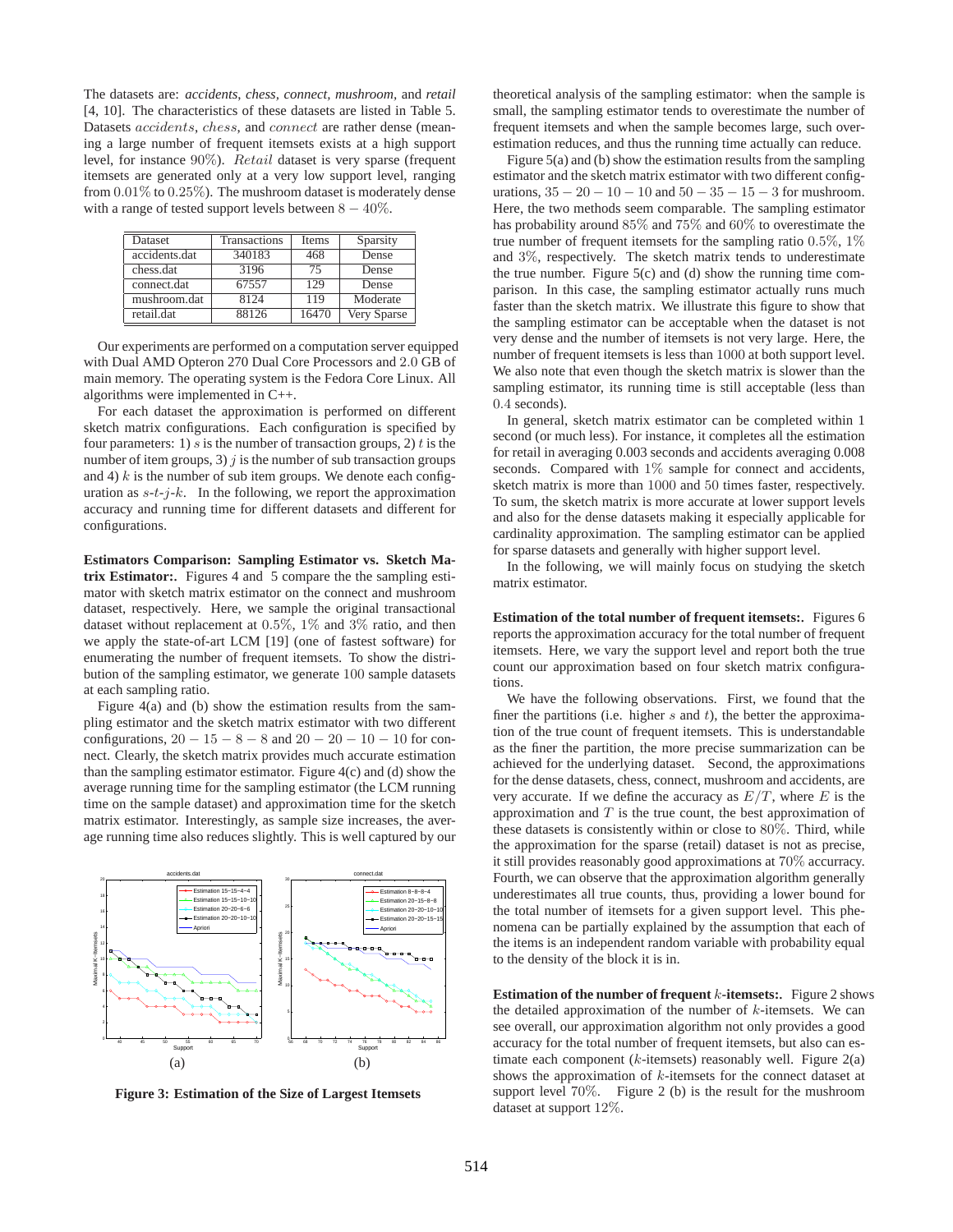**Estimating the large** K **for the frequent** K**-itemsets:***.* Figure 3 (a) and (b) show the approximation of the size of the largest frequent itemsets denoted as  $K$ . Our approximation of  $K$  for the connect dataset with a  $20 - 20 - 15 - 15$  configuration and for the accidents dataset with a  $15 - 15 - 10 - 10$  configuration are both very accurate.

Finally, we note that memory cost for the sketch matrix is also very small which is related to the sketch matrix size which is bounded by  $s \times t \times j \times k$ . In the experiments, the largest sketch matrix was 78.2KB (retail.dat) which is much smaller than the original dataset.

# **6. RELATED WORK**

Finding the number of frequent itemsets and number of maximal frequent itemsets has been shown to be #P-complete [11, 21]. So far, little work has been done to address the problem of estimating the number of frequent itemsets. Implicitly the problem of finding the number of frequent itemsets was addressed in [9], where the authors provided the estimate for the number of frequent itemset candidates containing  $k$  elements. However, since the set of candidate frequent itemsets can be much larger than the true frequent itemsets, this method cannot serve as a precise cardinality estimation for the frequent itemsets. In [17] the authors theoretically estimate the average number of frequent itemsets under the assumption that the matrix B, representing the set of transactions, is subject to either simple Bernoulli or Markovian model. In contrast, our approach does not make any probabilistic assumptions about the set of transactions. We design efficient algorithms to build the sketch matrix which effectively summarizes the transaction database and then we estimate the number of frequent itemsets using this matrix.

# **7. CONCLUSIONS AND FUTURE WORK**

In this paper we argue that estimating the number of frequent itemsets is an important problem in data mining. Knowing this number allows us to regulate the computational complexity of the generation of frequent itemsets at different minimal support levels. We perform a detailed study on sampling estimator and propose a new sketch matrix estimator. Overall, we hope that the results obtained here will start a promising direction in an optimization of data mining techniques that deal with the frequent itemsets generation. Our goal is to build a robust and fast cardinality estimation engine for the frequent itemset mining operator.

#### **8. REFERENCES**

- [1] Frequent itemset mining data repository. http://fimi.cs.helsinki.fi/data.
- [2] R. Agrawal, H. Mannila, R. Srikant, H. Toivonent, and A. Inkeri Verkamo. Fast discovery of association rules. In U. Fayyad and et al, editors, *Advances in Knowledge Discovery and Data Mining*, pages 307–328. AAAI Press, Menlo Park, CA, 1996.
- [3] R. Agrawal and R. Srikant. Fast algorithms for mining association rules. In *Proc. of Int. conf. Very Large DataBases (VLDB'94)*, pages 487–499, Santiago,Chile, September 1994.
- [4] Tom Brijs, Gilbert Swinnen, Koen Vanhoof, and Geert Wets. Using association rules for product assortment decisions: a case study. In *KDD '99: Proceedings of the fifth ACM SIGKDD international conference on Knowledge discovery and data mining*, pages 254–260, 1999.
- [5] S. Brin, R. Motwani, and C. Silverstein. Beyond market baskets: Generalizing association rules to correlations. In *ACM SIGMOD Conf. Management of Data*, May 1997.
- [6] George Casella and Roger L. Berger. *Statistical Inference, 2nd. Edition*. DUXBURY Publishers, 2001.
- [7] Deepayan Chakrabarti, Spiros Papadimitriou, Dharmendra S. Modha, and Christos Faloutsos. Fully automatic cross-associations. In *KDD '04: Proceedings of the tenth ACM SIGKDD international conference on Knowledge discovery and data mining*, pages 79–88, 2004.
- [8] Surajit Chaudhuri. An overview of query optimization in relational systems. In *PODS Conference Proceedings*, pages 34–43, 1998.
- [9] Floris Geerts, Bart Goethals, and Jan Van Den Bussche. Tight upper bounds on the number of candidate patterns. *ACM Trans. Database Syst.*, 30(2):333–363, 2005.
- [10] Karolien Geurts, Geert Wets, Tom Brijs, and Koen Vanhoof. Profiling high frequency accident locations using association rules. In *Proceedings of the 82d Annual Transportation Research Board*, 2003.
- [11] Dimitrios Gunopulos, Roni Khardon, Heikki Mannila, Sanjeev Saluja, Hannu Toivonen, and Ram Sewak Sharma. Discovering all most specific sentences. *ACM Trans. Database Syst.*, 28(2), 2003.
- [12] J. Han, J. Pei, and Y. Yin. Mining frequent patterns without candidate generation. In *Proceedings of the ACM SIGMOD Conference on Management of Data*, 2000.
- [13] Donguk Kim and Alan Agresti. Nearly exact tests of conditional independence and marginal homogeneity for sparse contingency tables. *Comput. Stat. Data Anal.*, 24(1):89–104, 1997.
- [14] E. L. Lehmann and George Casella. *Theory of Point Estimation, 2nd Edition*. Springer-Verlag, 1998.
- [15] Wei Li and Ari Mozes. Computing frequent itemsets inside oracle 10g. In *VLDB*, pages 1253–1256, 2004.
- [16] Sara C. Madeira and Arlindo L. Oliveira. Biclustering algorithms for biological data analysis: A survey. *IEEE/ACM Trans. Comput. Biol. Bioinformatics*, 1(1):24–45, 2004.
- [17] Francois Rioult and Arnaud Soulet. Average number of frequent (closed) patterns in bernouilli and markovian databases. In *ICDM'05*, pages 713–716, 2005.
- [18] H. Toivonen. Sampling large databases for association rules. In *22nd VLDB Conf.*, 1996.
- [19] Takeaki Uno, Masashi Kiyomi, and Hiroki Arimura. Lcm ver.3: collaboration of array, bitmap and prefix tree for frequent itemset mining. In *OSDM '05: Proceedings of the 1st international workshop on open source data mining*, pages 77–86, 2005.
- [20] Craig Utley. Microsoft sql server 9.0 technical articles: Introduction to sql server 2005 data mining. http://technet.microsoft.com/en-us/library/ms345131.aspx.
- [21] Guizhen Yang. The complexity of mining maximal frequent itemsets and maximal frequent patterns. In *KDD '04: Proceedings of the 2004 ACM SIGKDD international conference on Knowledge discovery and data mining*, 2004.
- [22] Takeshi Yoshizawa, Iko Pramudiono, and Masaru Kitsuregawa. SQL based association rule mining using commercial RDBMS (IBM db2 UBD EEE). In *Data Warehousing and Knowledge Discovery*, pages 301–306, 2000.